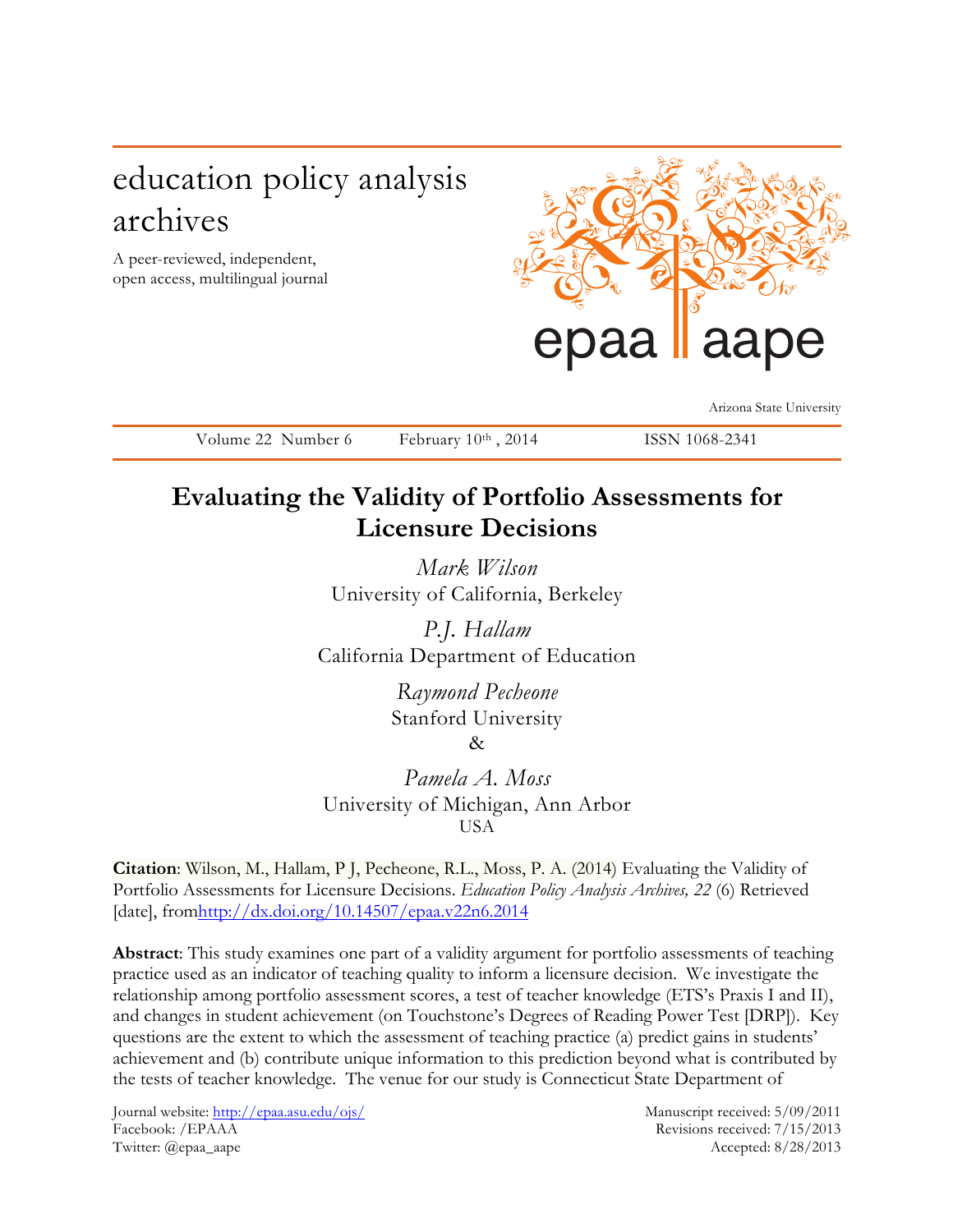Education's (CSDE) support and licensure system for beginning teachers, the *Beginning Educator Support and Training* (BEST) program (as it was implemented at the time of our study). We investigated whether elementary teachers' mean effects on their students' reading achievement support the use of BEST elementary literacy portfolio scores as a measure of teaching quality for licensure, using a data set gathered from both State and two urban school district sources. The HLM findings indicate that BEST portfolio scores do indeed distinguish among teachers who were more and less successful in enhancing their students' achievement. An additional analysis indicated that the BEST portfolios add information that is not contained in the Praxis tests, and are more powerful predictors of teachers' contributions to student achievement gains. **Keywords**: Teacher portfolio assessments, teacher standardized tests, correlational evidence of validity

# **La evaluación de la validez de las evaluaciones de** *portfolios* **para las acreditaciones**

**Resumen**: Este estudio examina una parte de un argumento de validez para las evaluaciones de los cartera de la práctica docente utilizados como un indicador de la calidad docente para informar una decisión licencia. Investigamos la relación entre los resultados de la evaluación de cartera , una prueba de conocimientos del profesorado ( Praxis I del ETS y II), y los cambios en los logros del estudiante ( en grados de piedra de toque de la prueba eléctrica de la lectura [ DRP ] ) . Las cuestiones clave son la medida en que la evaluación de la práctica docente ( a) predecir las ganancias en el rendimiento de los estudiantes y ( b ) contribuir información única a esta predicción más allá de lo aportado por las pruebas de conocimiento de los maestros . El lugar elegido para nuestro estudio es el Departamento de apoyo y otorgamiento de licencias ( CSDE ) Sistema de Educación para los maestros principiantes del Estado de Connecticut , el Principio Educador , y la programa (BEST ) (como se implementó en el momento de nuestro estudio ) Adiestramiento. Hemos investigado si los "efectos medias en sus alumnos los profesores elementales logros en lectura apoyan el uso de las mejores puntuaciones de la cartera de alfabetización primaria como una medida de calidad de la enseñanza para obtener la licencia , el uso de un conjunto de datos recogidos de Estado y de dos fuentes distrito escolar urbano . Los hallazgos indican que las puntuaciones HLM mejor cartera de hecho distinguen entre los profesores que se encontraban cada vez menos éxito en la mejora de los logros de sus alumnos. Un análisis adicional indicó que los mejores carteras añadir información que no está contenida en las pruebas Praxis , y son más potentes predictores de las contribuciones de los profesores a las ganancias de rendimiento de los estudiantes .

**Palabras clave**: evaluación de la cartera de los maestros , las pruebas estandarizadas de maestros, pruebas de correlación de validez

#### **Avaliar a validade da avaliação das carteiras de acreditação**

**Resumo**: O presente estudo analisa uma parte de um argumento de validade para avaliação da carteira de prática de ensino utilizadas como um indicador da qualidade do ensino para informar a decisão de licença. Nós investigamos a relação entre os resultados do portfólio de avaliação, um teste de conhecimentos e competências ( ETS Praxis I e II) , e as mudanças no desempenho do aluno (em graus pedra de toque de teste elétrico leitura [ DRP ] ) . As questões-chave são a medida em que a avaliação da prática docente ( a) prever ganhos no desempenho dos alunos e ( b) contribuir com informações exclusivas para a predição além da evidência fornecida pelo conhecimento dos professores. O local escolhido para o nosso estudo é o suporte Departamento e licenciamento ( CSDE ) Sistema de Educação para professores iniciantes do Estado de Connecticut, o Educador Começando , eo programa (BEST ) (como implementado no momento do nosso estudo ) Treinamento. Nós investigamos se os "efeitos médios em seus professores elementares de leitura os alunos realização apoiar o uso das melhores pontuações da carteira de alfabetização primária como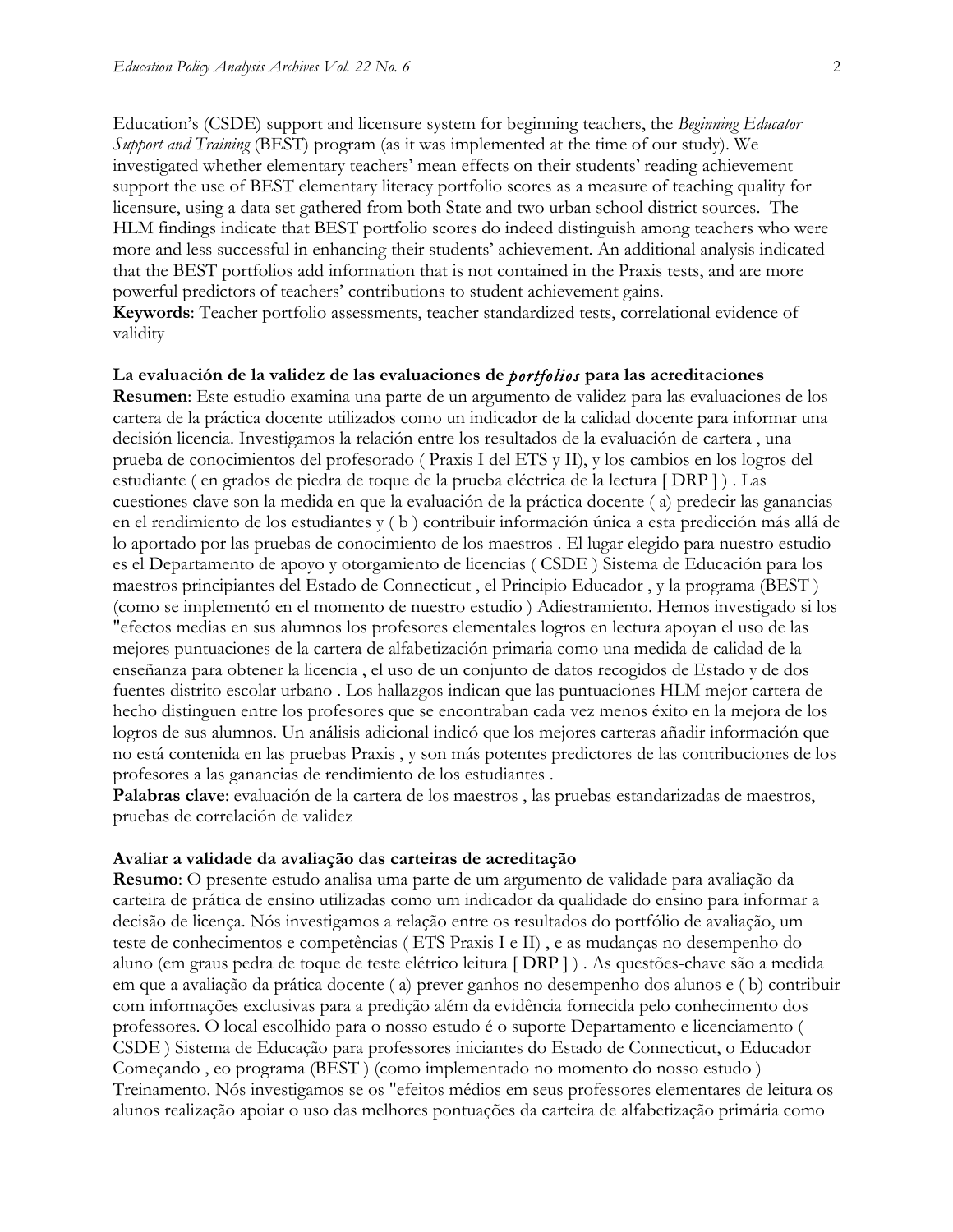uma medida da qualidade da educação para o licenciamento , o uso de um conjunto de dados coletados fontes do Estado e dois distrito escolar urbano . os resultados indicam que as pontuações melhor portfolio HLM realmente distinguir entre os professores que estavam menos bem sucedido de sempre na melhoria da realização dos seus alunos. Uma análise indicou ainda que os melhores portfolios adicionar informações não contidas nos testes Praxis , e são preditores mais poderosos de contribuições dos professores para os ganhos de desempenho dos alunos .

**Palavras-chave:** avaliação de portfólio para os professores , testes padronizados, os professores testes de correlação de validade

# **Evaluating the Validity of Teaching Portfolios for Licensure Decisions1**

The authority to grant a license to teach in this country resides with individual states. Each state has a licensure system in place intended to ensure that children are taught by competent teachers. The decision by a state to grant a license to teach is typically based upon multiple pieces of evidence from different stages of a prospective teacher's preparation and induction into the profession. While the pattern of evidence varies considerably from state to state, the following sources of evidence are among those most conventionally used: graduation from an accredited teacher preparation institution; successful completion of practice teaching; and passing one or more tests of basic skills, content knowledge, and/or pedagogical knowledge, and (in a very few cases) assessment of actual teaching practice.

There is a growing call for evidence of teaching practice in licensure decisions and in teacher evaluation more generally. The National Research Council (NRC) (2001), in its review of teacher licensure tests, called for indicators that go beyond testing to include "assessments of teaching performance in the classroom, of candidates' ability to work effectively with students with diverse learning needs and cultural backgrounds and in a variety of settings, and of competencies that more directly relate to student learning" (NRC, 2001, p 172). A growing number of reports from RAND (Ball and RAND Mathematics Study Panel, 2003) and from the National Academy of Education (Darling Hammond and Baratz-Snowdon, 2005; Darling-Hammond and Bransford, 2005) echo this call for assessment of knowledge in use in teaching practice. Federal legislation in the past decade, especially the 2001 "No Child Left Behind" (NCLB) Act and the "Race to the Top" (RTT) Program funded by the 2009 American Recovery and Reinvestment Act have spurred attention by tying funding to teacher evaluation—NCLB by calling on states to identify highly qualified teachers and RTT by calling more specifically for evaluations that link teachers to their students' achievement. Major projects by NRC (2008) and the Gates-sponsored Measures of Effective Teaching (MET 2013, 2013) address questions about the role of portfolios and observation systems,

 $1$  Acknowledgements: We would like to thank the administrators and staff of the Connecticut State Education Departments and the two school districts who went to great lengths to help us obtain the data that were used in our analyses. We would also like to thank Hiro Yamada and Ronli Diakow for performing the analyses we report below. We would like to thank Linda Darling-Hammond for useful comments. Any errors or omissions are, of course, the responsibility of the authors. This research has been supported by a grant from the Institute for Education Sciences, U.S. Department of Education, through Grant #R305T010511 to the University of Michigan. The opinions, findings, and recommendations expressed are those of the authors and do not represent views the Institute of Education Science or the U.S. Department of Education.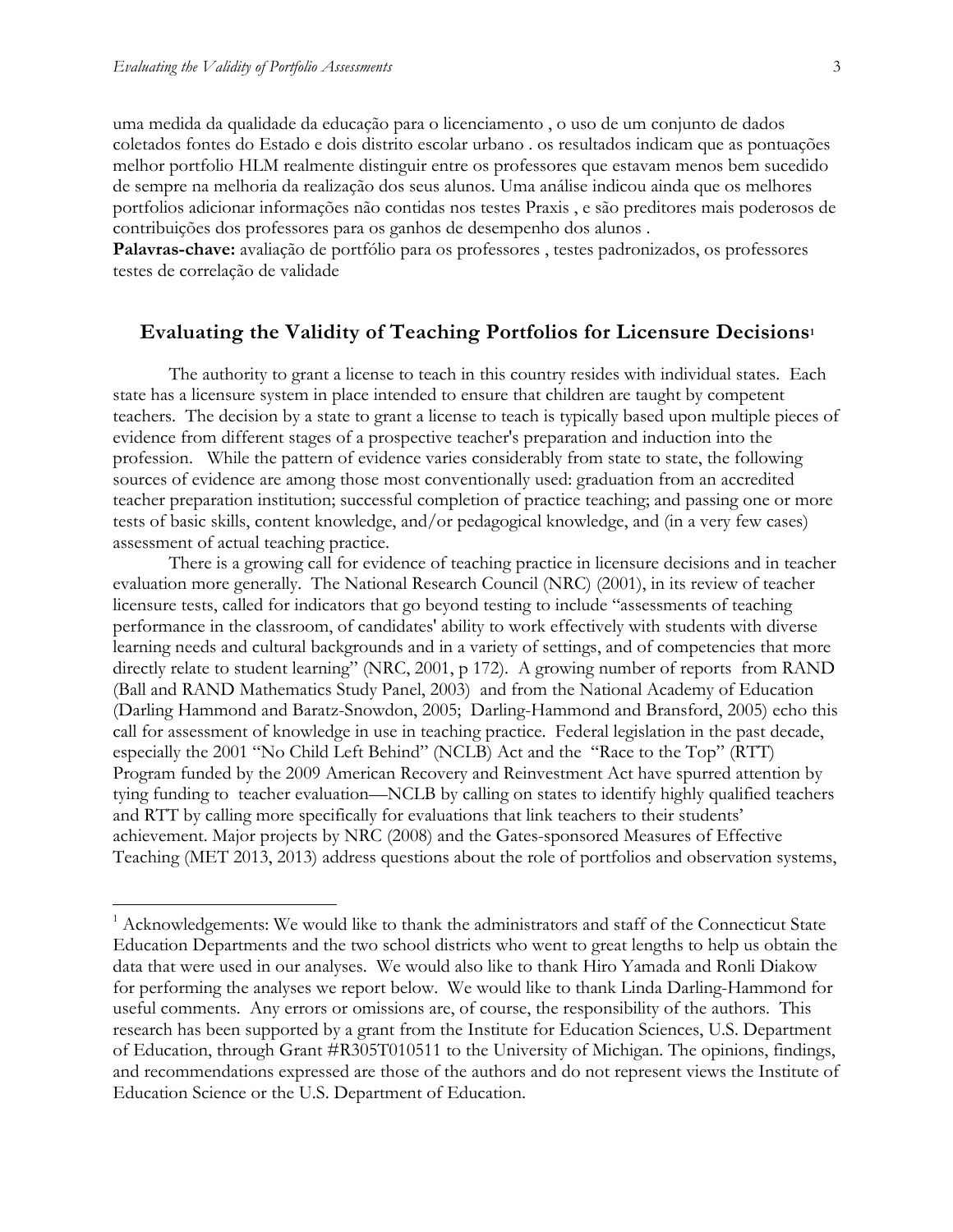respectively, in evaluating teaching quality. These studies focus on the practice of experienced teachers.

Educators and policy makers at the state level are facing decisions about whether to include direct measures of teacher practice, and, if so, what measures of practice to include in the design of their licensure systems. This article contributes to informing state policy decisions around assessing and supporting effective teaching. Prominent measures of teaching practice used at scale include observations systems, both live and video-based, and teacher prepared portfolios or exhibits. Such assessments are resource intensive, entailing the development of technology-based systems for documenting practice, and also involving extended teacher time for preparing the assessment, as well as time to train qualified scorers. Key questions are the extent to which the assessments of teaching practice (a) predict gains in students' achievement and (b) contribute unique information to this prediction beyond what is contributed by other less resource intensive measures of teaching quality, especially the on-demand tests of teacher knowledge that have been widely used to date. That is the issue to which this study contributes in the context of a state-sponsored portfolio assessment system.

The venue for our study was Connecticut State Department of Education's (CSDE) induction and licensure system for beginning teachers, *Beginning Educator Support and Training* (BEST). The BEST portfolio assessments were used to support second stage licensure decisions for beginning teachers in their second or third year of teaching**.** The BEST portfolio system was shaped by the assessment design of the National Board for Professional Teacher Standards (NBPTS) certification system, including the content specific focus used by the NBPTS. The BEST portfolio assessments required early career teachers to prepare a portfolio of their teaching practice focused on a unit of instruction that included: goals and lesson plans for the unit, instructional artifacts, video tapes of teaching, samples of evaluated student work, and commentary and reflection on their practice. Trained raters evaluated these in key competency areas against specific state teaching standards. These data were the basis for a decision about whether the teacher had met the performance standards to be granted a renewable professional license.

We focus, in particular, on the BEST elementary literacy portfolio. Specifically, we investigate the relationship among scores on the literacy portion of the BEST portfolio assessment, ETS's PRAXIS I and II Tests of teachers' basic skills and pedagogical knowledge, and students' gains on Touchstone's Degrees of Reading Power (DRP) Tests from two large urban districts. We consider first the extent to which the pattern of relationships among these measures supports the validity of the portfolio assessment as an indicator of teaching quality. Then we use a hierarchical linear modeling (HLM) analysis (Bryk & Raudenbush, 1988; Raudenbush & Bryk, 2002) to consider the extent to which the scores from the portfolio assessment contribute unique information to the prediction of student achievement gains. As such, this study provides criterion related validity evidence for the portfolio assessment and the other sources of evidence contributing to the licensure decision, treating student achievement gains as the criterion measure.

We note, as of this writing, the BEST portfolio assessment system policy has been changed based on recent legislation. The assessment structure and tasks have beed modified with a greater emphasis on mentoring. However, the newly developed BEST assessment continues to be a measure of teaching that leads to a professional licensing decision in Connecticut. Moreover, the information from our study is particularly pertinent in light of (a) the development of the Performance Assessment for California Teachers (PACT; Author, 2005), and now a national pilot of performance assessments (edTPA, formerly Teacher Performance Assessment) currently underway in 26 states for both of which the Connecticut BEST Program was a progenitor. The national pilot uses portfolio-like performance assessments developed by the Stanford Center for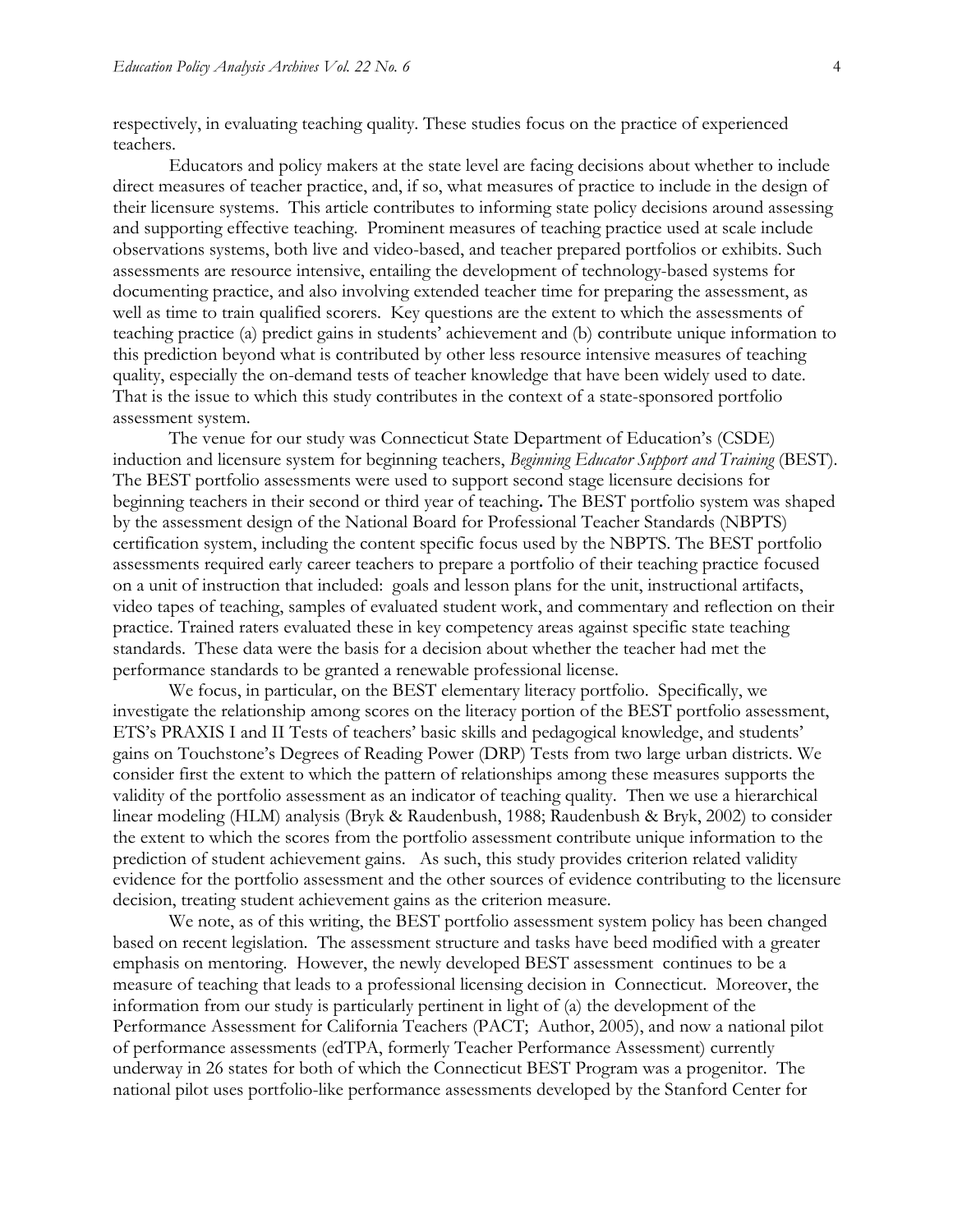Assessment, Learning, and Equity (SCALE),<sup>2</sup> in partnership with the American Association of Teacher Educators (AACTE), and faculty design teams from participating states. To help manage the edTPA at scale the Pearson Corporation is the designated operations partner.

In the sections that follow, we first provide a brief literature review of those studies that have examined the relationship between assessments of teaching practice and gains in student achievement with attention to the methodological hurdles these studies addressed, so readers can compare our findings to those reported there. Then we describe in detail the context of the research, the sources of evidence on which the licensure decision is based, the validity evidence available for our key predictor and criterion variables, and the rationale for and limitations of the study design in light of our research question. Our results section includes descriptive information for each variable, preliminary examination of what the relationship among the variables contributes to our understanding of the validity of the portfolio assessment as a measure of teaching quality, and finally the HLM analysis which addresses the key question of what the portfolio assessment contributes to the prediction of student achievement gains beyond what the other measures contribute. As readers will see, the HLM findings indicate that BEST portfolio scores do indeed distinguish among teachers who were more and less successful in enhancing their students' achievement. The analysis indicated that the BEST portfolios add information that is not contained in the Praxis tests, and are more powerful predictors of teachers' contributions to student achievement gains. In the concluding sections, we situate our findings amongst those emerging from similar studies with experienced teachers, using observations (MET, 2011, 2012) and portfolios (NRC, 2008). We make recommendations for next steps in this research agenda relevant to licensure systems. We also suggest questions that educators and policy makers responsible for designing licensure systems might want to consider in choosing among different approaches to the assessment of teaching practice and the research agenda this implies.

# **Relationships Among Assessments of Teaching Practice and Students' Achievement as Evidence of Validity**

Our study focuses on one particularly crucial aspect of validity evidence that until recently (NRC, 2001, 2008) was not routinely available for assessments of teaching quality, whether practice based, paper and pencil, or an administrative proxy (i.e., credentials of various sorts): the relationships between measures of teaching quality and student achievement gains. As the authors of the 2012 MET report, "*Ensuring Fair and Reliable Measures of Effective Teaching*" note, "Teachers shouldn't be asked to expend effort to improve something that doesn't help them achieve better outcomes for their students. If a measure is to be included in formal evaluation, then it should be shown that teachers who perform better on that measure are generally more effective in improving student outcomes" (p. 15). This study focuses on what the MET authors describe as this "central" test of validity. In this section we review other studies that have explored this relationship, first with what might be described as proxies of teaching practice (e.g., credentials, paper and pencil tests), second with assessments involving portfolios or exhibits prepared by teachers (which is the focus of our study), and finally with observation instruments (which was the focus on the MET study). For policy makers who wish to include a measure of teaching practice in their licensure policy, or in their teaching evaluation policy more generally, choices among such measures will need to be made. This review will also show the relatively unique contribution our study makes to the literature on direct assessment of teaching practice which has tended to emphasize assessments of experienced teachers rather than beginning teachers.

 $2^2$  Co-author is the leader of this effort for SCALE and was the leader of the effort to develop the BEST system.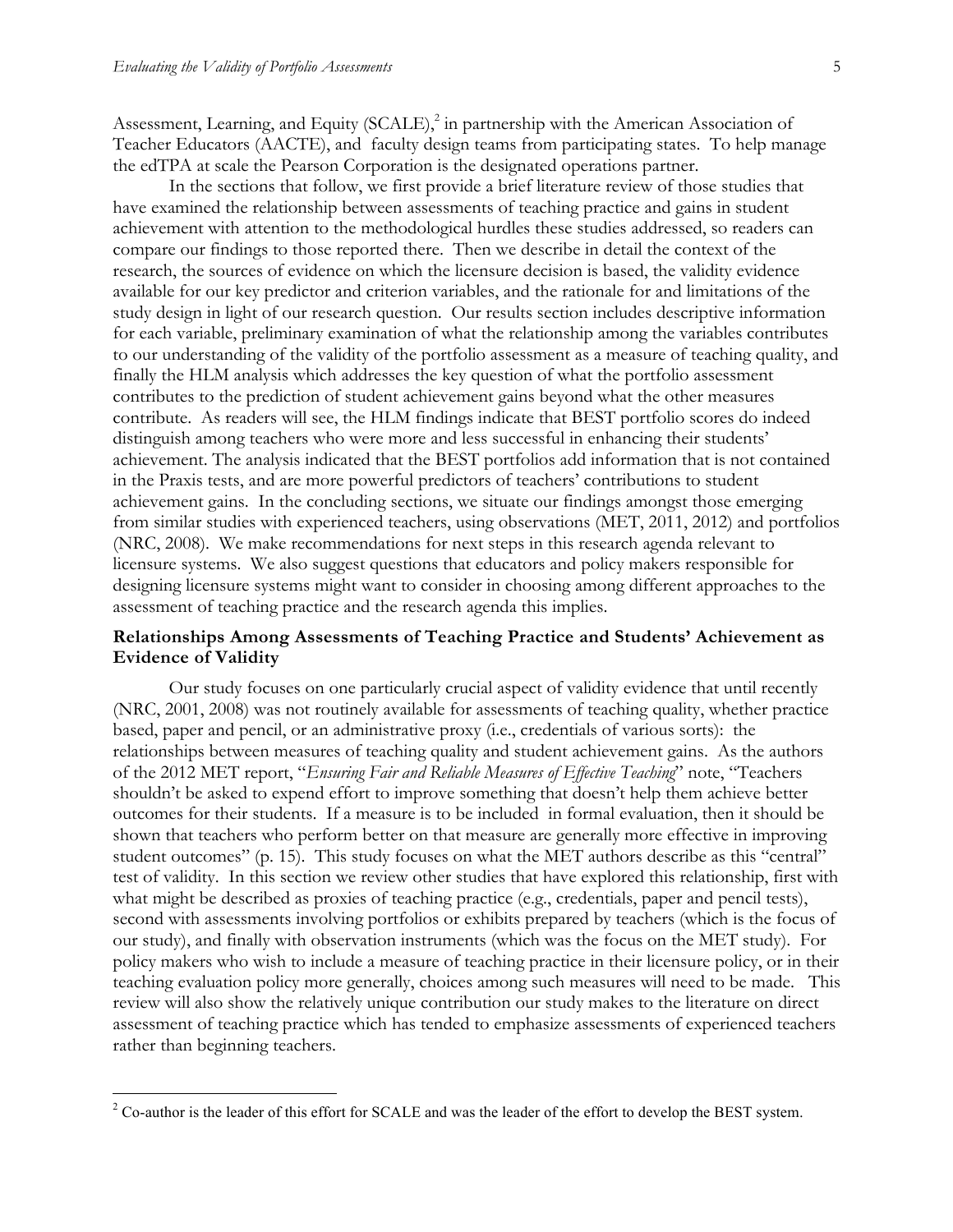### **Studies Involving "Proxies" of Teaching Practice**

In general, statistically significant and important findings are often difficult to achieve in research on the relationship between teacher characteristics and student achievement. Milanowski (2004), in his study of the relationship between teacher evaluation scores and student achievement, points out that "It is important to recognize that very high correlations between teacher evaluation scores and student achievement measures are unlikely to be found for reasons including error in measuring teacher performance, error in measuring student performance, lack of alignment between the curriculum taught by teachers and the student tests, and the role of student motivation and related characteristics in producing student learning" (p. 50). Wenglinsky (2002) studied relationships among teacher characteristics and student academic performance by applying multilevel modeling to the 1996 National Assessment of Educational Progress in mathematics and concluded, "Like most of the prior research, this model finds no significant relationship to test scores for most of the characteristics, with the exception of the teacher's college-level coursework as measured by major or minor in the relevant field." Similarly, Glass (2002) concluded that traditional psychometric techniques such as using scores from ability, achievement, other paper-and-pencil tests, and GPAs to predict teaching effectiveness in terms of student achievement have failed.

Studies that do report relationships between student achievement and teacher characteristics are often hotly debated. For example, several studies on the impact of certification reported evidence that found higher achievement for students of teachers from traditional routes than those from alternative routes, and for fully certified teachers (as opposed to partially-certified teachers) (Darling-Hammond, 2000; Darling-Hammond, 2001b; Goldhaber & Brewer, 2000; Hawk, Coble & Swanson,1985; Laczko-Kerr, Berliner, 2002; Miller, McKenna & McKenna, 1998; Monk & King, 1994). Conversely, a 2001 review by Walsh of approximately 150 studies on teacher licensure asserted that many studies did not provide evidence that students taught by uncertified teachers performed any better or worse than those of certified teachers. Walsh's publication touched off a heated debate about the quality and interpretation of research on teacher effectiveness (Darling-Hammond, 2001a) and increased attention to concerns about educational study methodologies (Ballou & Podgursky 1999). Despite subsequent studies (Clotfelter, Ladd, & Vigdor, 2007; Rivkin, Hanushek & Kain, 2005; Wayne & Youngs, 2003), these controversies have left the field still searching for clear conclusions.

These studies suggest that these administrative proxies of teaching practice are not of sufficient validity for documenting the quality of teaching. Studies involving the relationship of paper and pencil tests to gains in student achievement measures, while rare, show mixed results

A study of Praxis I and Praxis II by Goldhaber (2007) did find a weak positive relationship between some Praxis tests and student achievement. Teachers who met North Carolina's Praxis II requirements were somewhat more effective in math and reading<sup>3</sup>. Further, the higher teachers scored on the Praxis *Curriculum*, Instruction  $\mathcal{O}$  Assessment (CIA) test, the higher student achievement scores were in literacy and math. In general, these patterns were found for both black and white teachers and for the various subgroups of students. To address the issue of nonrandom matching of teachers and students (Clotfelter, Ladd, & Vigdor 2006), Goldhaber used models that included school and student fixed effects. Teacher effects were identified based on variation in teacher qualifications within schools across classrooms and across students over time. In interpreting the results, the authors raised the concern that the nonrandom sorting of teachers did have an impact on the estimated relationship between teacher test performance and student achievement. A more

<sup>&</sup>lt;sup>3</sup> The differences are quite small, however: In comparing the top quintile to the bottom quintile, the difference for reading was about 2.4 percent of a standard deviation, and 3 percent for math.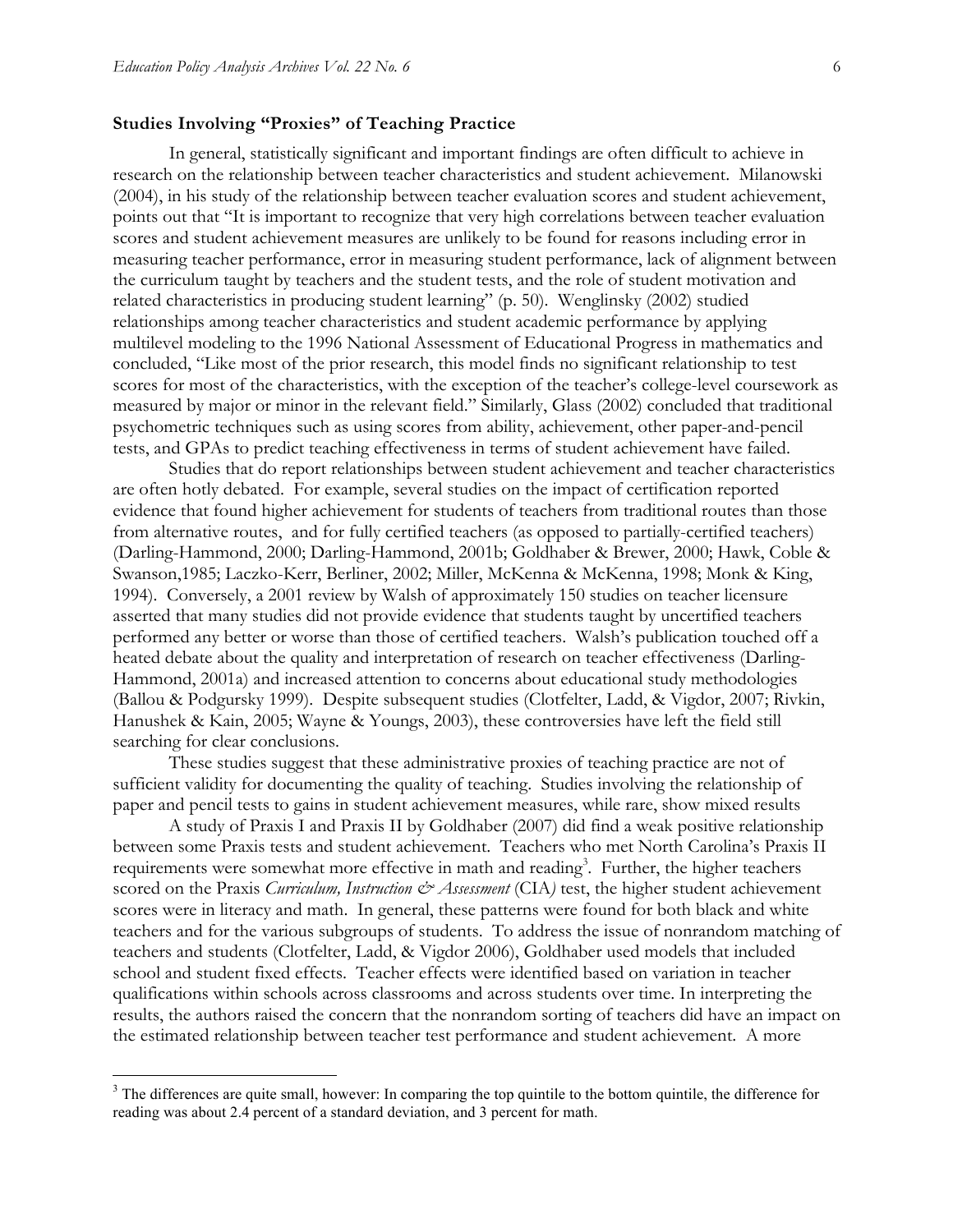recent study undertaken as part of the MET (2013) project showed no significant relationships between student achievements gains and content knowledge for teaching tests in English Language Arts and Mathematics. They suggested that the measures were still early in development and that the lack of significant relationship may be due to technical issues that will be resolved as the assessment is further developed.

#### **Studies Involving Portfolios or Exhibits of Practice Prepared by Teachers**

These assessments provide more direct measures of teaching practice than the proxies describe above. Portfolios and exhibits usually involve multi-media records of practice selected by teachers to represent their practice, along with extended commentary that situates, provides a rationale for, and reflects on that practice in response to standardized guidelines. These sorts of assessments differ from the observation systems described below by giving the teacher considerable control over the timing and focus of the recordings of their practice and opportunity for extended commentary.

Much of the relevant work here has focused on the assessments of the National Board for Professional Teaching Standards, a certification process designed to identify accomplished teaching (Bond, Smith, Baker, & Hattie, 2000; Cavaluzzo, 2004; Goldhaber & Anthony, 2004; Ladson-Billings & Darling-Hammond, 2000; Lustick & Sykes, 2006; Vandevoort, Amrein-Beardsley, & Berliner, 2004). National Board Assessments involve two major components—a teaching portfolio and an on-demand timed assessment. The results reported here treat the assessment as a whole without distinguishing among the components. The extent to which completed NBPTS studies definitively indicate that the students of National Board certified teachers achieve significantly higher academic gains (compared to the students of other teachers) has been debated, and the results have been mixed (Bond, 2001; Cunningham & Stone, 2005; Podgursky, 2001), highlighting a need for further exploration of the relationship between student achievement and teacher portfolio assessment. A recently completed study by the National Research Council (2008) reviewed 10 such studies.<sup>4</sup> Of these, they found seven studies with sufficient sample size and methodological sophistication to allow sound conclusions about the observed relationships. The NRC report highlighted the sorts of methodological problems the authors of these studies faced, including nonrandom assignment of students to teachers and teachers to schools (which made it harder to distinguish teaching quality from other factors that might impact the relationship) and the nesting of students within classrooms (which lead to effect estimates biased in favor of statistical significance). In the studies they considered methodologically sound, these problems were addressed through statistical controls at the individual, classroom, and/or school level<sup>5</sup> and through multi-level models or other statistical correction procedures<sup>6</sup> that took nesting into account. Only one study the panel reviewed actually involved within-school random assignment for teachers. While some studies compared Board Certified Teachers to non-Board Certified Teachers, the report's authors noted that the stronger studies distinguished comparison groups between those who had applied for board certification but not attained it and those who had never applied. They concluded:

"Studies that compared test score gains for students of teachers who were and were not successful in earning board certification consistently found statistically significant differences between the two groups. Results from comparisons of test score gains for students of board-certified teachers and nonapplicants were less consistent" (p. 171).

<sup>&</sup>lt;sup>4</sup> An eleventh study they located focused on an alternative student outcome.

<sup>&</sup>lt;sup>5</sup> As detailed more fully in the report, these included covariates as well as fixed effects models at the student, teacher, and school levels.

 $6$  These statistical corrections procedures estimate "robust standard errors" (NRC, p. 161).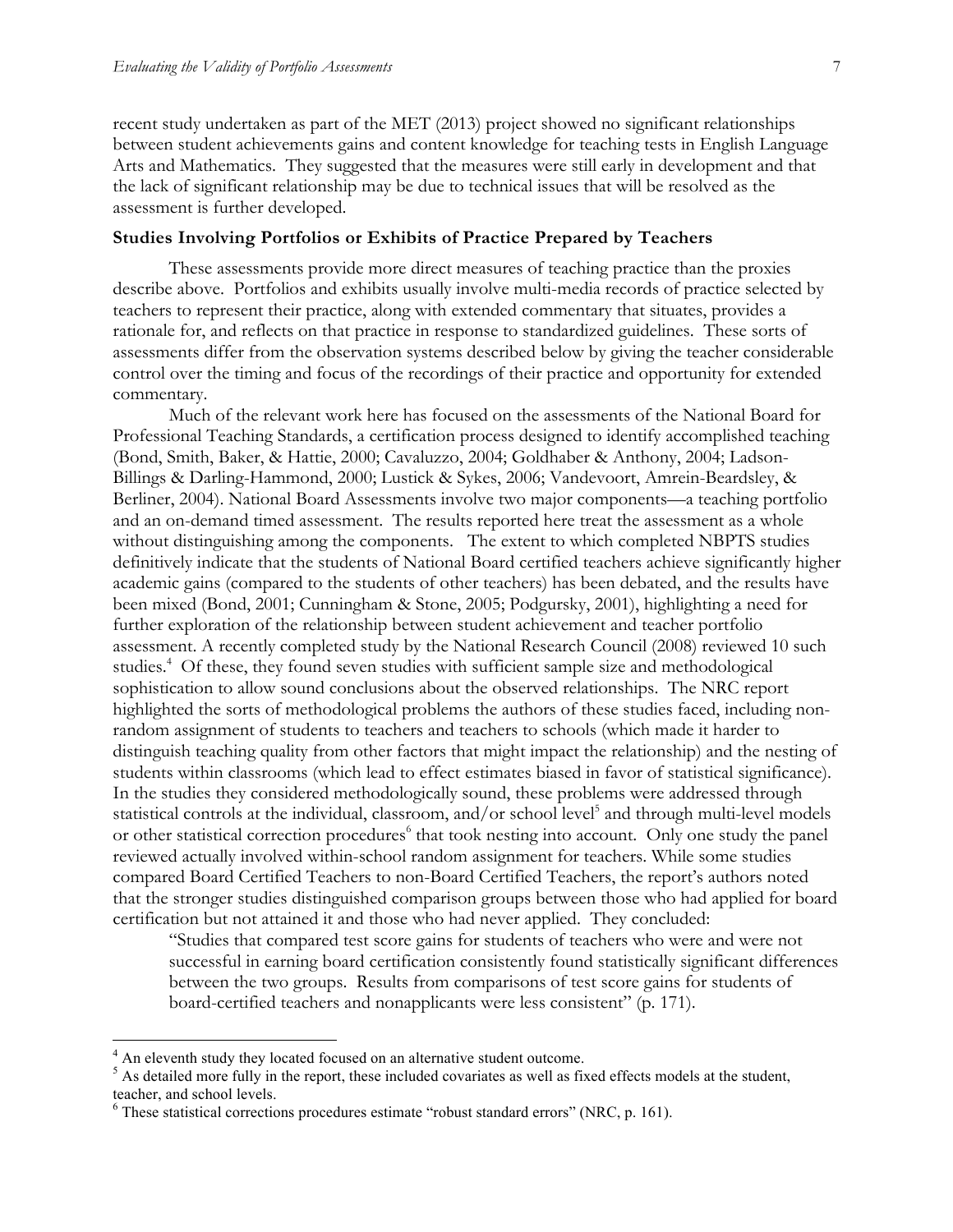The NRC panel then commissioned two teams of researchers to re-analyze the data sets from two states (North Carolina and Florida) they considered most robust comparing alternative models for estimating the relationship. The comparisons showed the findings were more sensitive to the state context than to model specification (p. 172). The results for the model they considered to be the strongest<sup>7</sup> were described as follows:

"Compared with other teachers, board certified teachers in North Carolina raise test scores about 7 percent of a standard deviation more in math and 4 percent of a standard deviation more in reading. In Florida, board certification is associated with a smaller increase of about 1 percent of a standard deviation in mathematics and about 2 percent of a stand deviation in reading. The coefficients for Florida were not statistically significant." (p. 173).

Their findings led them to conclude that while the differences are small (and not entirely consistent), national board certification distinguishes more effective teachers from less effective teachers with respect to student achievement in substantively meaningful ways. (p. 179).

While the studies involving National Board Certification focused on experienced teachers, one small study explored the relationship between practice assessments from preservice teachers and subsequent student achievement during their first years of teaching (Newton, 2010). [We note that this study was exploratory in nature and would not likely have passed the criterion the NRC panel used to distinguish the seven studies that warranted conclusions about relationships.] The practice assessments, prepared by pre-service teachers, were part of the Performance Assessment for California Teachers (PACT) and consisted of portfolio based assessment tasks patterned after the BEST (and NBPTS) assessment tasks. The study examined the relationship between PACT scores for 14 teachers in grades 3-6 in one district and the teachers' subsequent teaching effectiveness estimated by their students' gain scores (n=259) on a standardized ELA achievement test. Newton reported "total PACT score correlated approximately .50 with teacher value-added….For each additional point a teacher scored on PACT (evaluated on a 4 point scale), his/her students averaged a gain of one percentile point per year on the California Standards Tests as compared with similar students." While the focus of this study most closely resembles our own, our sample size is considerably larger and our methodology thus able to address the concerns with nesting and nonrandom assignment in ways consistent with studies relied on by the NRC panel.

### **Studies Involving Observation Systems**

As we noted above, observations systems typically differ from the sorts of portfolio assessment that is the focus of our study by allowing teachers less control over when and what is observed, little or no opportunity to examine teachers' responses to students' written work, and less opportunity for commentary.. However, the observation systems are typically far less time consuming for teachers (a tradeoff to which we'll return in our conclusion). As we write, the Measures of Effective Teaching Project (metproject.org) has completed a multi-year study examining the relationship between various measures of teaching quality and student achievement gains with nearly 3000 volunteer teachers. Of the reported findings of the MET study, our focus is on the 2012 and 2013 reports. The study reports focused on a sample of 1,333 teachers who taught ELA or Math in Grades 4-8 and agreed to be randomly assigned to classes within schools for the final year of the study. They considered five observation systems that focused on instructively different aspects of teaching, including those that were more generic and more subject-specific; those that focused on :

• Framework for Teaching (or FFT, developed by Charlotte Danielson of the Danielson

 $^7$  This model "used the gain score as the outcome measure and estimated both student and school fixed effects" (p. 172).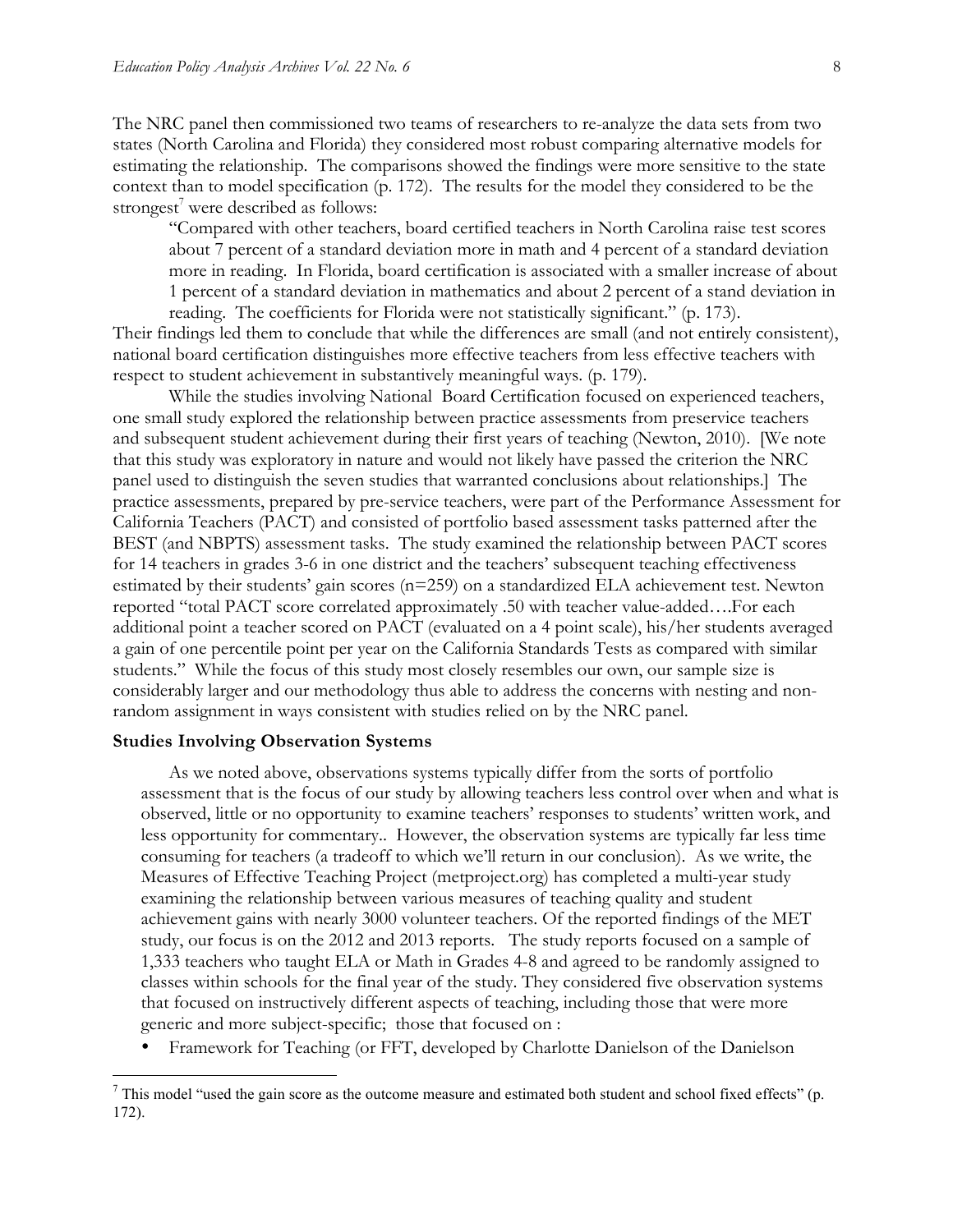Group),

- Classroom Assessment Scoring System (or CLASS, developed by Robert Pianta, Karen La Paro, and Bridget Hamre at the University of Virginia),
- Protocol for Language Arts Teaching Observations (or PLATO, developed by Pam Grossman at Stanford University),
- Mathematical Quality of Instruction (or MQI, developed by Heather Hill of Harvard University), and
- UTeach Teacher Observation Protocol (or UTOP, developed by Michael Marder and Candace Walkington at the University of Texas-Austin**).** (MET, 2012, p. 2)

Each participating teacher provided multiple videos, all of which were scored by trained raters in at least three of the observation systems named above. The authors concluded that "all five of the observations were positively associated with student achievement gains." (MET, 2013, p. 6), including both gains on state administered standardized achievement tests and specially administered tests that addressed more conceptual understanding in math and short essay responses in writing. In addition, the authors considered the predictive power of previous years value added scores (with a different class of students) and students' ratings of teachers' classroom practice. They noted that "combining observation scores with evidence of student achievement gains and student feedback improve predicative power" (MET 2012, p. 9). Consistent with the findings reported above on proxies, the authors noted that "in contrast to teaching experience and graduate degrees, the combined measure identifies teachers with larger gains on state tests" (p. 12). The analyses released in 2012 addressed the problems of non-random assignment and nesting with multi-level modeling and statistical controls as had the authors of the studies reviewed by the NRC panel. In 2013, they released results of additional analyses of these teachers who had been randomly assigned within schools for the last year of the study. Their findings were similar to the previous year's findings and allowed them to conclude that "the adjusted measures [from the previous year with non-random assignment] did identify teachers who produced higher and lower achievement gains following random assignment (MET, 2013, p. 5) suggesting that the statistical controls had been effective and could be used when random assignment was not feasible (as is routinely the case). We'll draw on these findings in our conclusion, as they bear on the sorts of choices policy makers face in designing licensure systems or systems of teacher evaluation more generally.

# **Methods: Instruments, Data Sources and Analyses**

### **The CSDE's Beginning Educator Support and Training (BEST) Assessments**

At the time the study was conducted, there were three levels of teacher licensure in Connecticut. To be eligible for an initial license, prospective teachers had to pass appropriate Praxis tests (i.e., PRAXIS I and PRAXIS II as well as fulfill other program requirements); to be eligible for a provisional license teachers were required to successfully complete the BEST program, including passing the BEST portfolio assessment; and, finally, to be eligible for a professional license teachers had to meet state level requirements for Continuing Education Units (CEUs) as well as fulfill additional professional requirements (e.g., Masters degree). The BEST program was a two to three year comprehensive program of support and assessment. The support component consisted of individual mentors or support teams from the teachers' own school or district, who successfully participated in state sponsored support training.

The portfolio assessment component of the BEST program required teachers in their second year of teaching to submit a content-specific teaching portfolio. In this study, the content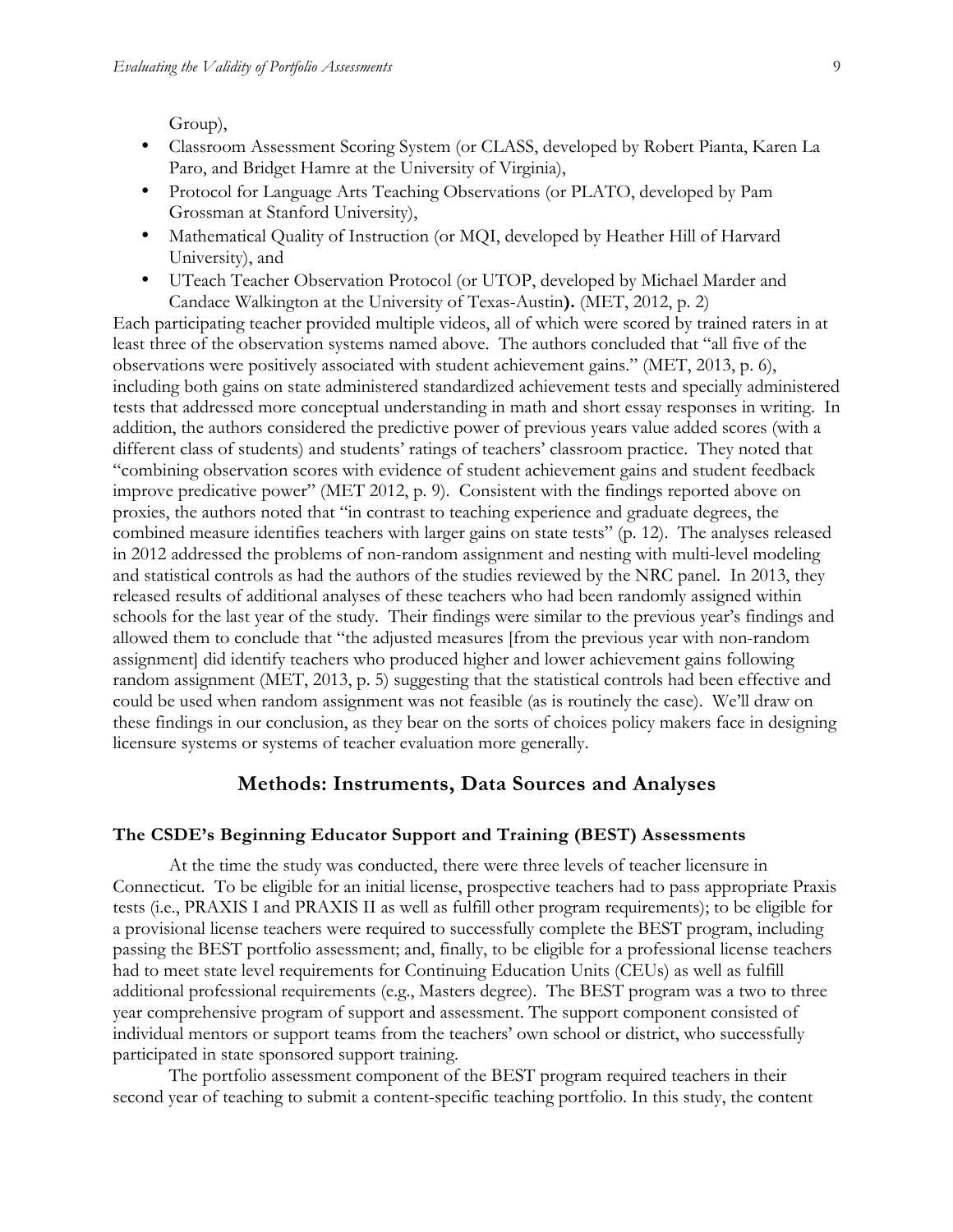area is "Elementary Education" (EE), since the participants were 3<sup>rd</sup> through 6<sup>th</sup> grade multiplesubject teachers (CSDE, 2006). EE portfolios required teachers to document five to eight hours of instruction on one literacy unit and one mathematics unit for one class of students. Documentation included teacher lesson plans, videotaped segments of teaching, student work, and reflective commentaries on the teaching and learning that took place during the unit. Due to constraints on the acquisition of appropriate student data, only the literacy scores for the portfolios were analyzed<sup>8</sup>.

In the BEST program, beginning teachers were required to demonstrate, through the portfolio assessment, acceptable levels of essential teaching competencies related to four domains of teaching: (a) instructional design, (b) instructional implementation, (c) assessment of learning, and (d) analyzing teaching and learning. Beginning teachers who did not successfully complete the portfolio assessment in year two were required to submit a portfolio in their third year of teaching. For the purposes of this study, each teacher's first official submission and the associated BEST score was used in data analyses.

As implemented at the time of our study<sup>9</sup>, the portfolios were evaluated by experienced teachers who have received at least five days of training at a regional training center and passed a calibration test based on pre-evaluated benchmark portfolios. Each portfolio was evaluated independently by two assessors, and where significant differences were found, a third assessor was called in to reconcile the scores. Assessors first took notes on the portfolio based upon a series of guiding questions<sup>10</sup> (GQ's) and associated rubrics also provided to the beginning teacher. The questions were organized into four categories: instructional design (3 GQ's), instructional implementation (planning) (7 GQ's), assessment of learning (5 GQ's) , and analyzing teaching and learning (2 GQ's). Then assessors decided on one of four performance levels based upon an integrative holistic scoring rubric that described the performance levels $^{11}$ . Assessors reviewed their notes and cited evidence for each guiding question to arrive at a score. They also completed a "feedback rubric" which contained performance level descriptions on a four point scale for each guiding question and this was used to give more specific feedback for the beginning teacher. A sample of portfolio notes that provided evidence for each GQ rubric score were audited by an assessor trainer who provided additional training if assessors seemed to be drifting off calibration. Independent re-evaluations were conducted for all failing portfolios, as well as for a sample of justpassing portfolios (i.e., 2 on a 4 point scale), and for any portfolios where the trainer did not feel the documented evidences justified the score given. The level of inter-rater agreement for each guiding question was evaluated on the basis of the percent of exact and adjacent scores. Rubric scores that differed by plus or minus 2 points were judged to be unreliable and triggered a third independent evaluation of the portfolio. Assessors were expected to score approximately 2 to 3 portfolios per day. All beginning teachers received a feedback report that highlighted their performance on each of the 17 guiding questions in order to provide teachers with an analytic profile of their strengths and weaknesses. Mentors received specialized training on interpreting the feedback report, which included strategies to both build on teacher strengths and address areas of weakness. Reliability information was routinely maintained based upon the initial scoring by two assessors and the independent audited rescores. Pecheone & Stansbury (1996) and Youngs (2002) indicated that the inter-rater reliability coefficients for the portfolios were at acceptable levels ( $r = .72$  to .76).

<sup>&</sup>lt;sup>8</sup> Reading comprehension (via the DRP) was the only subject that school districts consistently assessed for all students in both the fall and spring. Thus, collecting appropriate data on student achievement in mathematics and writing was not possible.

<sup>&</sup>lt;sup>9</sup> See Appendix A for an overview of the BEST Portfolio scoring process. <sup>10</sup> See Appendix B for a list of the guiding questions.

 $11$  See Appendix C for the Decision Guide for the Holistic Evaluation.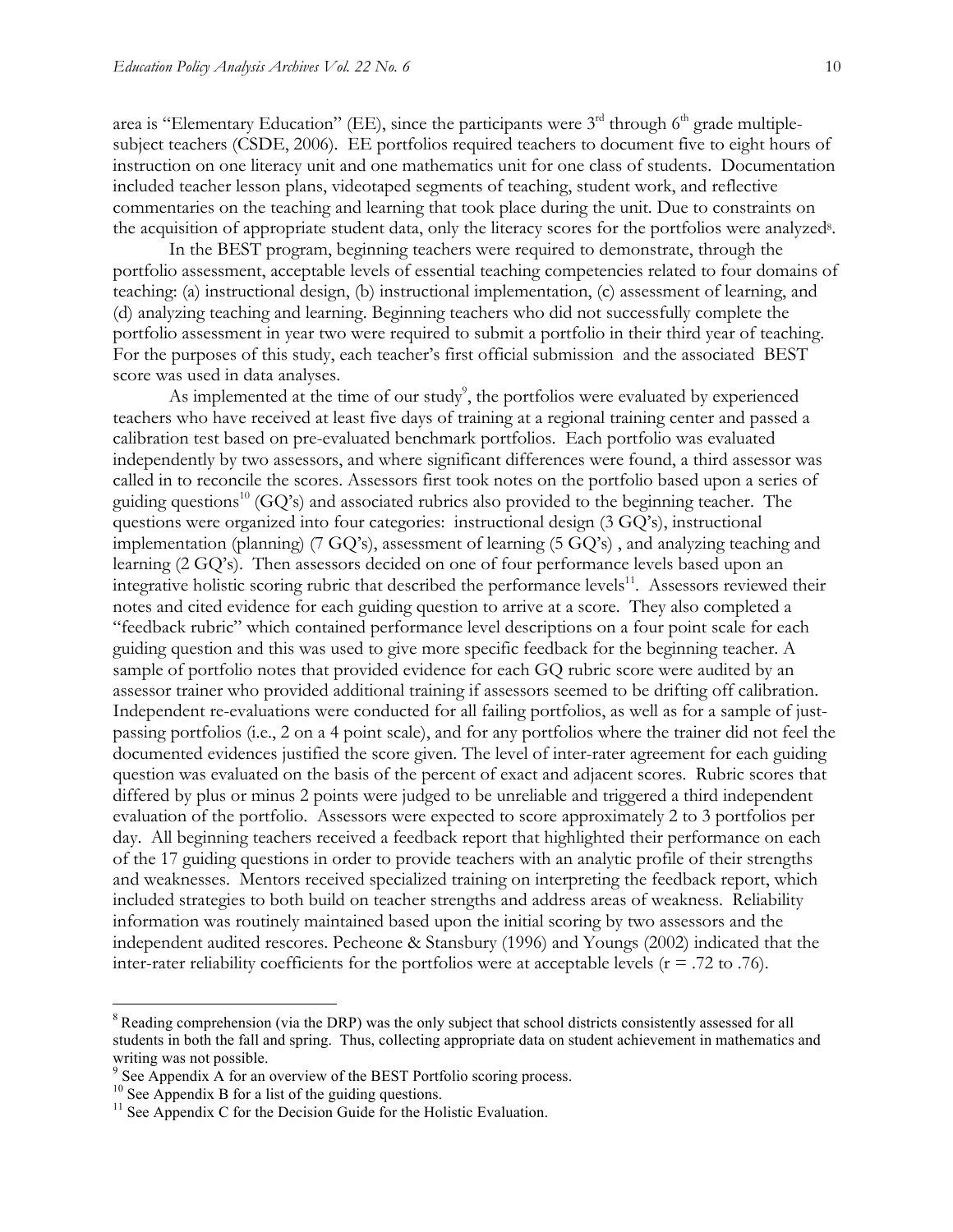Policy capturing techniques were used to establish passing standards. An independent committee of teachers reviewed actual portfolios to develop the descriptions of the performance levels and selected benchmarks and then a second committee independently *"confirmed"* pass/fail decisions on pre-evaluated portfolios blind to their pass/fail status. Before a portfolio assessment for a particular subject area became official, the state conducted a special reliability study where a sample of portfolios was scored by multiple pairs of readers including an independent audit of portfolios around the cut-score. Alignment among standards, portfolio handbooks, scoring materials, and training procedures was also investigated. Validity studies of external relationships involving BEST portfolio scores had not been conducted at the time of this writing.

### **The CSDE's Use of** *Praxis* **Tests**

CSDE provided data on both Praxis I and Praxis II tests for use in this study. The Praxis Tests were developed and scored by the Educational Testing Service (ETS). CSDE requires two examinations: (a) Praxis I: Academic Skills Assessments, which are designed to measure basic proficiency in reading, mathematics, and writing, and (b) Praxis II: Subject Assessments, which are designed to measure content area knowledge. All individuals seeking (a) formal admission to a teacher education program or (b) licensure, must either take and pass the Praxis I: *Pre-Professional Skills Tests in Reading, Writing, and Mathematics*, or meet the requirements of one of the State Boardapproved SAT waiver options. The Praxis I test consists of four sections: (a) math, (b) reading, (c) writing – analysis, and (d) writing – essay. The first three sections have a multiple choice format, and the fourth is an on-demand essay written to a prompt.

For elementary teachers, the Praxis II tests that were required at the time of this study were the *Curriculum, Instruction, and Assessment* (CIA) and *Content Area Exercises* (CAE). These assessments were designed to measure general pedagogical knowledge at the K-6 level. The tests used multiplechoice items and featured a case study approach with constructed responses. Test-takers who fail Praxis I or II are allowed to re-test at a later date. In this study, teachers' first Praxis I and Praxis II scores were used.

Praxis multiple choice questions are machine-scored. Scoring reliability was ensured through ETS' professional scoring practices (ETS 2008). Raters score the essay and constructed response portions of Praxis using a holistic method of evaluating the overall quality of thinking and writing against Praxis standards. Raters must have at least a Bachelor's degree in the field that they score. ETS trains raters through their interactive tutorial website, and they must pass rater consistency tests.

Regarding technical quality of the Praxis Series, a wide-ranging review conducted under the auspices of the National Research Council concluded that the evidence collected on the use of the Praxis series exhibited a reasonable level of psychometric validity, "With a few exceptions, the Praxis I and Praxis II tests reviewed meet the criteria for technical quality articulated in the committee's framework" (Mitchell, Robinson, Plake, & Knowles, 2001). However, the NRC review did not find any evidence at the time of the relationship between student achievement and teacher performance on either the Praxis I or Praxis II tests. The one study by Goldhaber (2007) described above provides some criterion related evidence of the relationships between Praxis tests and gains in student achievement.

# **The Degrees of Reading Power (DRP) test**

The school districts that provided the data used in this study routinely administered the *Degrees of Reading Power* (DRP; Touchstone Applied Science Associates, 2006) in the fall and spring of every school year These student scores provided pre- and post-testing data for this study. The DRP is a standardized reading achievement test that uses a modified cloze technique (filling in missing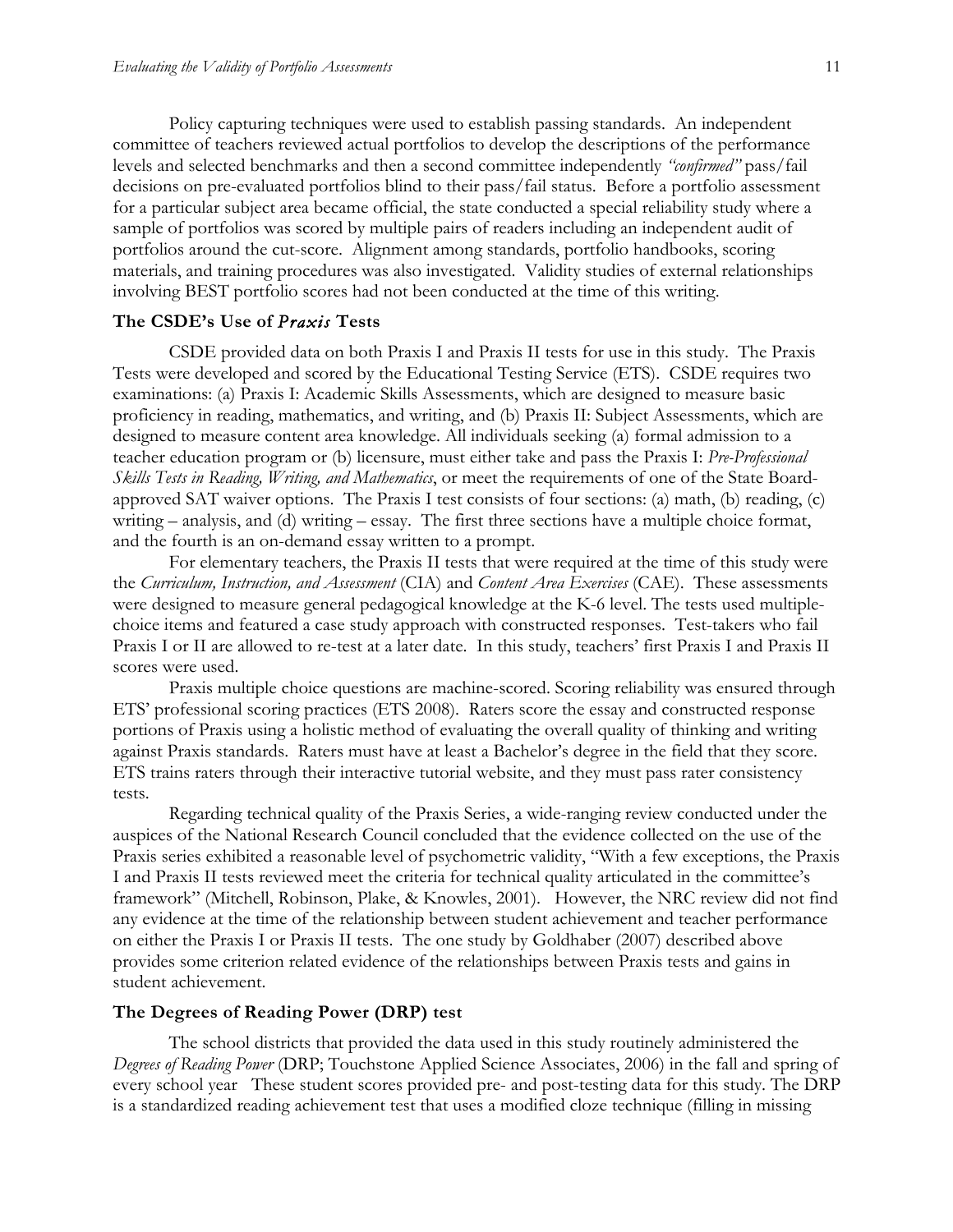words from a phrase) to assess reading comprehension (Connecticut State Department of Education, 2006; Touchstone Applied Science Associates, 2006). Findings from study of the psychometric properties of the DRP indicated that it has high level of reliability (test-retest = .95) and other aspects of technical quality were deemed adequate for the recommended uses of the test (Koslin, Zeno, & Koslin, 1987). An advantage of the DRP for researchers is that interval scale scores are available for all forms and levels of the test. Of course, like all standardized tests, DRP has limitations in terms of its validity as a measure of true student ability—however, as such tests are the only available comparable measures, we use this one in our study.

## **The Data Set**

The data set constructed for this study was originally collected by State and district agencies: The data are not self-report, but are "official data" gathered from government records. The design is somewhat complicated in that it is a combination of a state-level data set (i.e., the data about the teachers), and two school district-level data sets (i.e., the data about the students). Thus, while at the first level it is a sample of school districts, at the second level, it is a census of all the teachers (and their associated data) within those districts that fit our profile and whose data were available.

Two urban Connecticut districts were selected on the basis of (a) their routine practice of including a spring administration of the state's DRP test in addition to the state's fall administration which allowed us to consider student achievement change as a variable, and (b) their willingness to allow data to be used for this project. The availability of such data was a crucial aspect governing the potential success of this project. A superior design would involve randomization among teachers and students, but this was simply not feasible. Information about teachers and their students was collected under approved guidelines of the Institutional Review Boards at the home universities of the principal investigators of the project, and following the guidelines for the CSDE as well as the two school districts.

CSDE provided data about teachers from the two districts from the past four school years for 104 3rd,  $4<sup>th</sup>$ ,  $5<sup>th</sup>$ , and  $6<sup>th</sup>$  grade teachers who completed BEST portfolios. These datasets include the following information about teachers: (a) overall portfolio scores, (b) their scores on Praxis I and II tests, and (c) demographic data (gender, ethnicity, district and grade level). Only teachers who had spring and fall data for the students in the class and a completed BEST portfolio were included in the data set.

Tables 1 and 2 provide descriptive data for the teachers in this study. The teachers in this study are mostly female, 84%, and white, 72%, as is typical for teachers in the U.S. (National Center for Education Statistics, 2004). The plurality of teachers taught  $4<sup>th</sup>$  grade, 36%, but they are fairly evenly spread across the four grades. As would be expected for teachers in urban districts, they have, as a group, higher percentages of Hispanics and African Americans than the state as a whole. The sample included 61 teachers in District 1 and 43 in District 2. The teachers were fairly evenly spread across Grades 3 through 6.

Table 1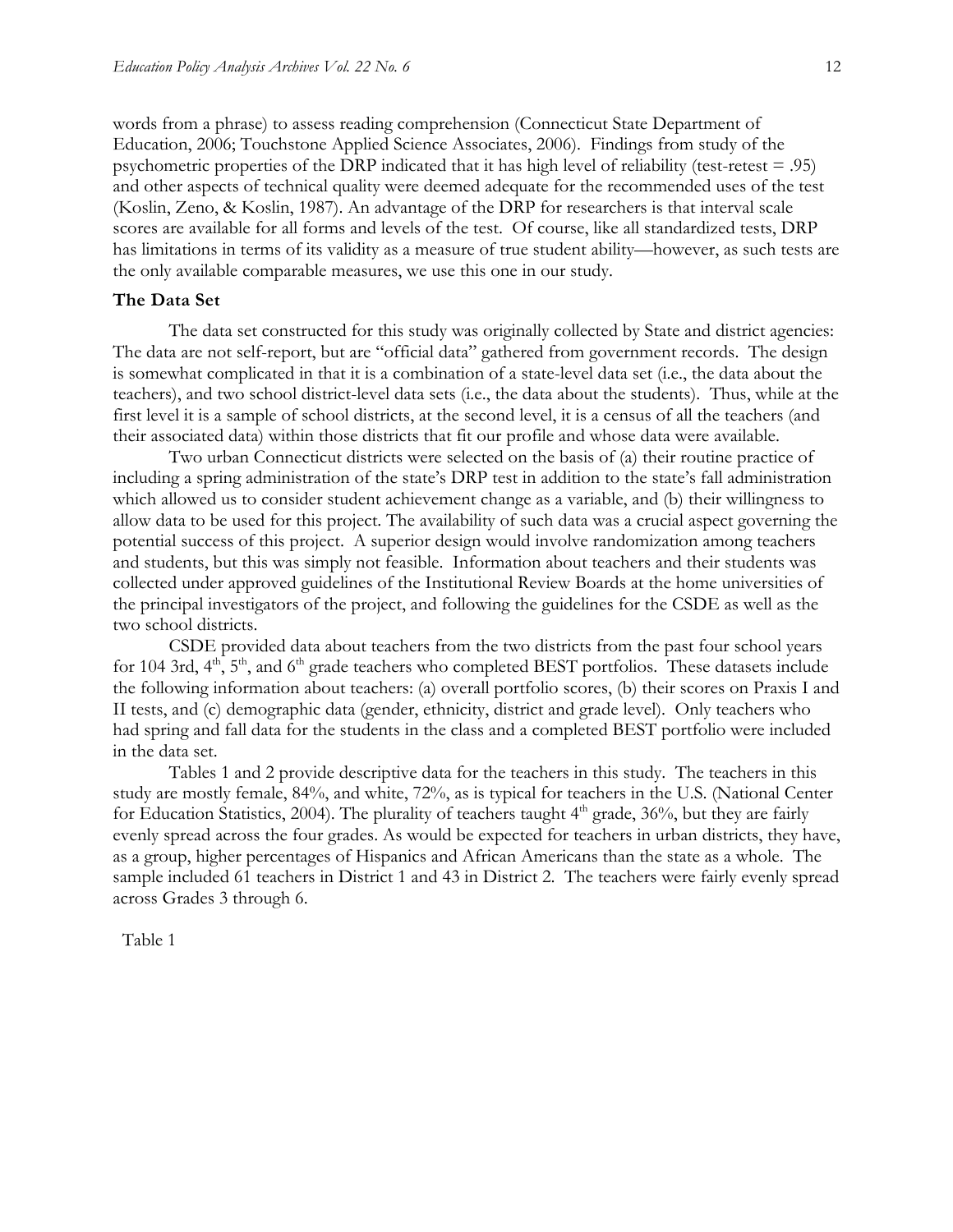|                 | Gender      |               |        |             | Ethnicity |               |        |
|-----------------|-------------|---------------|--------|-------------|-----------|---------------|--------|
|                 |             |               | $%$ in |             |           |               | $%$ in |
|                 | $\mathbf n$ | $\frac{0}{0}$ | CТ     |             | n         | $\frac{0}{0}$ | CT     |
|                 |             |               |        | African     |           |               |        |
| male            | 16          | 15            | 35     | Am.         | 12        | 12            | 3      |
|                 |             |               |        | Euro.       |           |               |        |
| female          | 87          | 84            | 74     | Am.         | 75        | 72            | 93     |
|                 |             | 1             |        | Hispan      |           |               |        |
| NA <sub>b</sub> | 1           |               |        | $i_{\rm C}$ | 14        | 13            | 3      |
| total           | 104         |               |        | Other       | 2         | 2             |        |
|                 |             |               |        | total       | 104       |               |        |

*2002 to 2005 Teachers' Gender and Ethnicitya*

<sup>a</sup>Note: percentages may not always add to 100 because of rounding. <sup>b</sup> Note: NA indicates "not available."

Table 2 2002 to 2005 Teachers' District and Grade Levels<sup>a</sup>

|       | District |               |       | Grade |                 |
|-------|----------|---------------|-------|-------|-----------------|
|       | n        | $\frac{0}{0}$ |       | n     | $\sqrt[0]{\!0}$ |
|       | 61       | 59            | 3     | 20    | 19              |
| 2     | 43       | 41            |       | 37    | 36              |
| total | 104      |               | 5     | 21    | 20              |
|       |          |               | 6     | 23    | 22              |
|       |          |               | NA    | 3     | 3               |
|       |          |               | total | 104   |                 |

<sup>a</sup> Note: percentages may not always add to 100 because of rounding.

<sup>b</sup> Note: NA indicates "not available."

The student data were provided by the two school districts. There were 1041 male students (51%) and 961 female students (49%). The results in Table 3 indicate that almost half of the students were African American, 49%, with Hispanic being the next largest percentage, 37%. Almost all of the students qualified for free or reduced lunch, 94%, indicating that the students in this study are from high poverty families. The percentages of African American and Hispanic students, and students taking free or reduced lunch, is higher than for the rest of the state. Table 4 shows information regarding students' special education and English Language Learner (ELL) status. The percentage of students that qualified for special education is 11% (approximately the same as for the state as a whole), and 13% qualified for ELL services (a bit more than twice the percentage for the state as a whole). Several of the categories have fairly large proportions of students with missing data for these categories: consideration of this will be included in the analyses.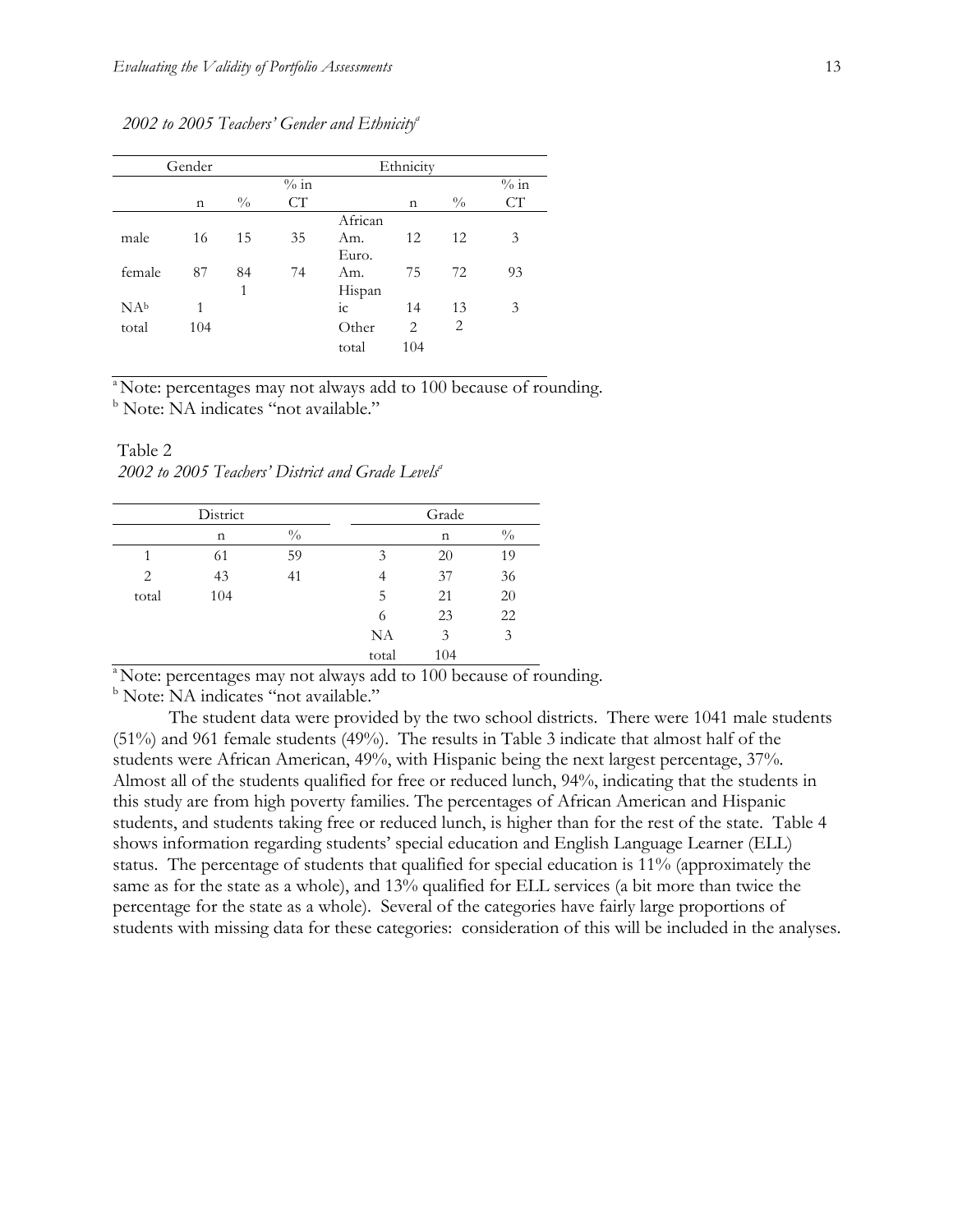| Ethnicity       |             |                |          |         |             | Lunch         |            |
|-----------------|-------------|----------------|----------|---------|-------------|---------------|------------|
|                 |             |                | $\%$ in  |         |             |               |            |
|                 | $\mathbf n$ | $\frac{0}{0}$  | CT       |         | $\mathbf n$ | $\frac{0}{0}$ | $\%$ in CT |
| Native Am.      | 77          | $\overline{4}$ | $\theta$ | Free/   |             |               |            |
| Asian Am.       | 15          | 1              | 3        | reduced | 1622        | 94            | 26         |
| African Am.     | 974         | 49             | 14       | Full    | 86          | 4             | 4          |
| European Am.    | 132         | 6              | 68       | NA      | 20          | 1             |            |
| Hispanic        | 736         | 37             | 14       | Total   | 1977        |               |            |
| Other           | 41          | 2              |          |         |             |               |            |
| NA <sub>b</sub> | 2           | $\cdot$ 1      |          |         |             |               |            |
| total           | 1977        |                |          |         |             |               |            |

Table 3 2002 to 2005 Students' Ethnicity and Lunch Status<sup>a</sup>

<sup>a</sup> Note: percentages may not always add to 100 because of rounding.

<sup>b</sup> Note: NA indicates "not available."

2002 to 2005 Students' Special Education Status, and English Language Learners<sup>a</sup>

|       | Special Ed |               |         |       | ELL. |               |         |
|-------|------------|---------------|---------|-------|------|---------------|---------|
|       |            |               | $\%$ in |       |      |               | $\%$ in |
|       | n          | $\frac{0}{0}$ | CТ      |       | n    | $\frac{0}{0}$ | CT      |
| yes   | 221        | 11            | 11      | yes   | 255  | 13            | 5       |
| no    | 1386       | 70            | 89      | no    | 1358 | 69            | 95      |
| NA    | 370        | 19            |         | NΑ    | 364  | 18            |         |
| total | 1977       |               |         | total | 1977 |               |         |

<sup>a</sup> Note: percentages may not always add to 100 because of rounding.

<sup>b</sup> Note: NA indicates "not available."

### **Covariates**

Table 4

Absent a randomized design for data collection, one needs to control for as many potentially confounding variables as possible and typically the way to do this is to include these variables in the analysis as covariates, at either the student level or the teacher level. Given that the purpose of the study is to seek evidence testing the sensitivity of an instrument (the BEST portfolio scores) to aspects of teacher quality, it seems inappropriate to control for teacher variables as covariates. Hence, we concentrate on student-level variables in these analyses (but we did carry out some exploratory investigations regarding teacher covariates).

Regarding student covariates, an initial list of covariates was generated from our search of the literature and that helped us identify the most likely candidates from the set of covariates available to us. At the student level, students' socio-economic status is consistently found to be a factor in student achievement. In this data we used Lunch Status (free/reduced/full) as a proxy for socio-economic status. Other aspects of student background that have been found to be associated with student achievement are gender, English-language learner and special education status (Darling-Hammond, 2000; Ehrenberg & Brewer, 1995; Wenglinsky, 2003). All three are available in the data set, and so were included in the analysis. We decided that where there was very little missing data (1 or 2 cases), that we would code those entries as "missing." But, for variables with greater amounts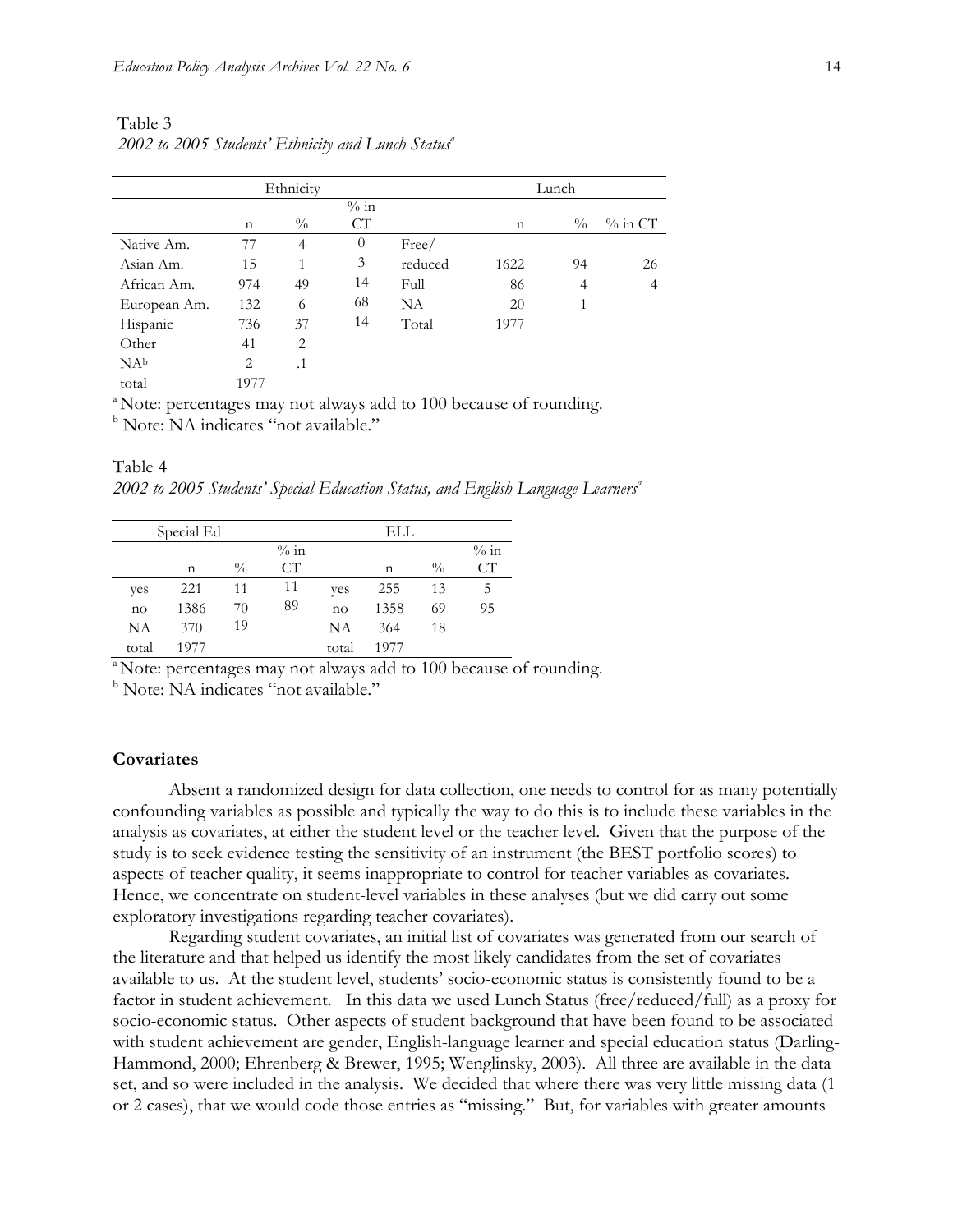of missing data, in order to check whether the missing data was possibly influential, we included a separate "missing data" variable for each such covariate (i.e., 1 for "missing," 0 for "not missing").

#### **Correlational Analyses**

Three correlational analyses were completed using traditional Pearson correlation coefficients (with statistical significance evaluated using a two-tailed alternative). The first analysis correlated BEST portfolio scores, Praxis I scores, and Praxis II scores with student gain scores. The second correlated BEST portfolio scores with Praxis I and II scores. The third analysis used partial correlations, holding the pre-test scores constant to correlate student post-test scores with (a) portfolio scores and (b) Praxis II scores.

In interpreting these findings one must keep in mind the original purpose of the Praxis Tests: They are focused on identifying those teacher candidates who possess the minimum knowledge, skills, and abilities necessary to work as entry-level teachers. In addition, they were not designed to identify outstanding teachers with higher performance scores or to be used to rank order teachers based on their performance. Thus, the patterns in the findings observed is not surprising. In our reading of the literature, we generally agree with the NRC report cited earlier (NRC, 2001), in that the literature does support the psychometric soundness of the series, but we do note that there has been more recent work that does indicated some support for the link between them and student performance.

### **Hierarchical Linear Modeling (HLM)**

Findings on the relationships between teacher characteristics and student achievement have been influenced greatly by advancements in methodologies for analyzing teacher characteristics. As well as examining the correlation coefficients, this study utilizes hierarchical linear modeling (HLM; (Raudenbush & Bryk, 2002) because it can help sort out the magnitude of impacts at different levels of the education system from which improvements in student learning emerge – in this case, the student and the teacher..

Although the idea of gain scores is intuitively appealing and a more straightforward method to explain to many audiences, it is often preferred to use the post-test scores as the outcome, with the pre-test scores as a covariate.

A 2-level linear modeling analysis was conducted to investigate teacher effects on student achievement. These analyses were conducted in terms of the post-test scores, using the pre-test scores as a covariate. These analyses were conducted with the following additional covariates at the student level: student initial status (i.e., pre-test scores on the DRP), ethnicity, gender, free lunch status, special education status, and ELL status. For the teacher level, the following variables were used: Teachers' BEST portfolio scores and Praxis scores. Teacher-level covariates in the data set include teacher demographic data (such as gender), type of mentoring program, and prestige of undergraduate institution. Additional analyses indicated that none of the teacher level covariates (including Praxis scores) had statistically significant effects (at the standard a=0.05 level), which is consistent with the correlational results, so they are not discussed in the "Results" section below.

A random intercept HLM model was used to examine whether there are statistically significant and important associations between teacher performance and classroom student achievement, using STATA (2005). Empirical Bayes estimates increase the reliability overall by weighting the more reliable data more heavily—effectively, this means that, for instance, the data for teachers with more students in their class will be weighted more heavily. This estimation technique is preferable to ordinary least squares estimates of residuals especially for this study because, indeed, teachers' classes had varying sample sizes. By using a random intercept model, each teacher's class of students can have its own intercept, providing information about the percentage of variation in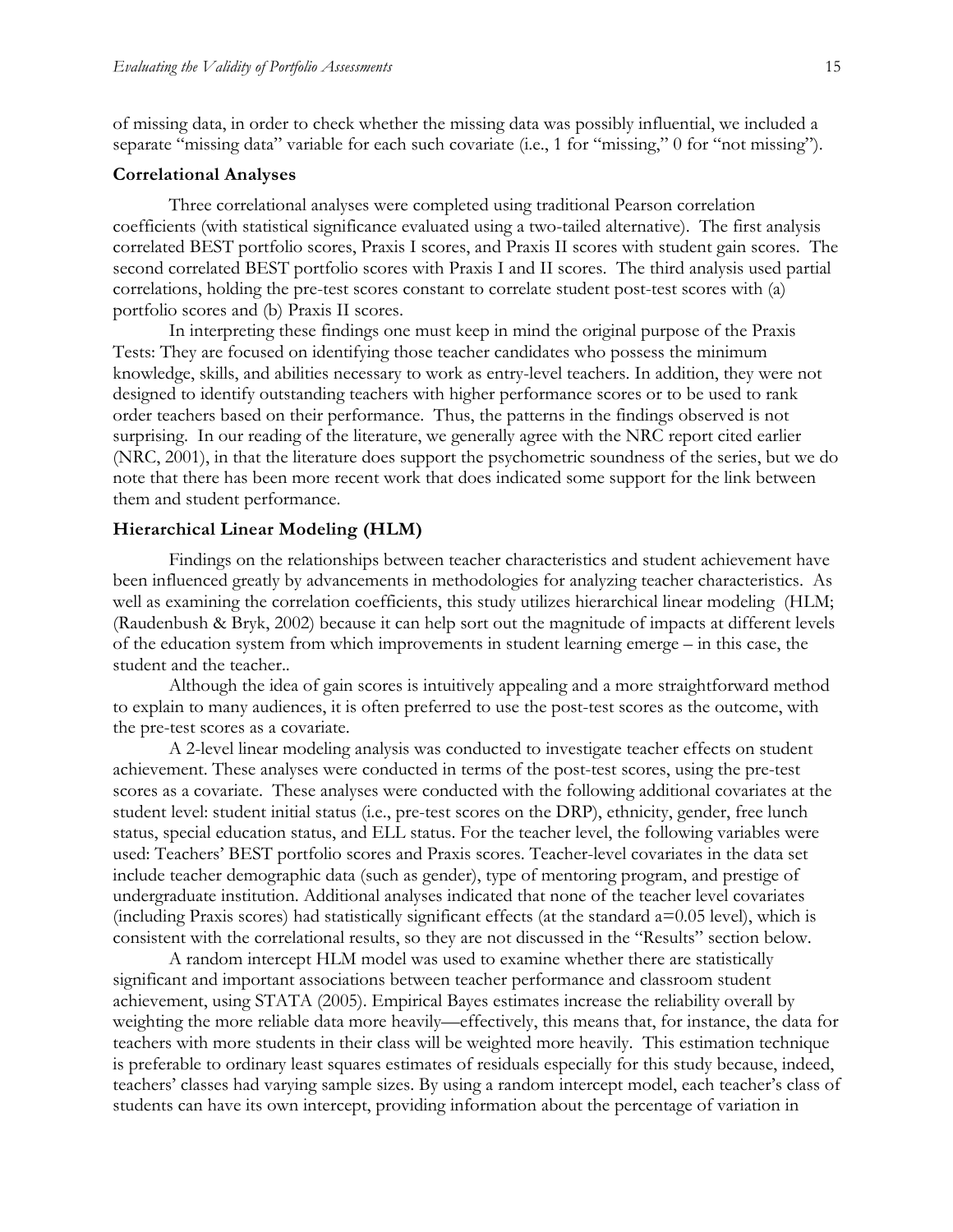outcomes at both levels (i.e., student and teacher levels). Note that the DRP results were not standardized before analysis: This was chosen so that the results can be presented in terms of DRP Units, which have useful interpretability.

As there was missing data shown in Tables 3 and 4 at the student level, we included a missing data category as well for each variable with missing data. The reasons for these missing data are not known to us, as we can only report the governmental data that was available to us. However, including them as a separate code allows us to gauge whether their presence affects the basic findings. Note that we did not attempt this for variables that had very small amounts of missing data (i.e., 1 or 2 cases).

The interesting alternate approach described by Goldhaber and Anthony (2004) and Clotfelter et al (2006) uses fixed effects to try and control for the effect of teacher sorting evidenced by a positive correlation between initial student achievement and teacher scores. In this data set, the correlation between these variables is negative,  $-0.102$  ( $p = 0.3008$ ), revealing that the phenomenon observed by these researchers is not indicated for this data set—hence, we will use the more straightforward HLM approach.

#### **Limitations of the Study**

There are several limitations to this study that need to be borne in mind when interpreting the results. For one, this study is based on a secondary data analysis. The data were originally collected for other purposes, and then linked for the purposes of this study. Hence, there was no opportunity to apply randomization of any kind to strengthen the design. This also means that the staff of the study could not supervise the original data collection. Given the high stakes associated with many of these assessments, we believe that we can trust in the state's strategies for consistent data collection. Nevertheless, given the strictures of using data from a state-run licensure program, the project did undertake stringent and exhaustive means to ensure data integrity, particularly the integrity of the links between student and teacher data. Second, missing data may not have been missing at random, as required by the HLM approach. As Braun (2005) noted, incomplete data from districts may contribute to possible sources of bias. However, we did include missing data as a category in the analyses (see Table 6), and see this as helping sensitize the results to this issue. Third, the logistical difficulties of documenting performance indicators may be contributing factors. For example, Pecheone et al. (2005) noted that the potential for bias in the selection of artifacts from the portfolio assessment as evidence of teacher abilities is questionable because teachers know they will be evaluated on the basis of these artifacts. Portfolios cannot be taken as evidence of typical practice, but rather are more likely evidence of what teachers' consider to be their best practice. Other means of collecting data that allow us to document teacher knowledge and skills would strengthen the evidence on teacher learning. Finally, the representativeness of the student sample needs to be considered—the two school districts that were selected serve low SES areas, so the results should be seen in that light.

### **Results**

#### **Student Achievement**

Overall, the data indicate that, for the students in this sample, achievement in reading comprehension is in general somewhat low but varied across a wide range, and that the majority of students in this data set increased their reading comprehension to a modest extent. Students' posttest scores on the DRP covered a wide range, with 27 students at the lowest possible score of 15, to a high of 95. The students' mean posttest score was 44, which is in the expected range of  $3<sup>rd</sup>$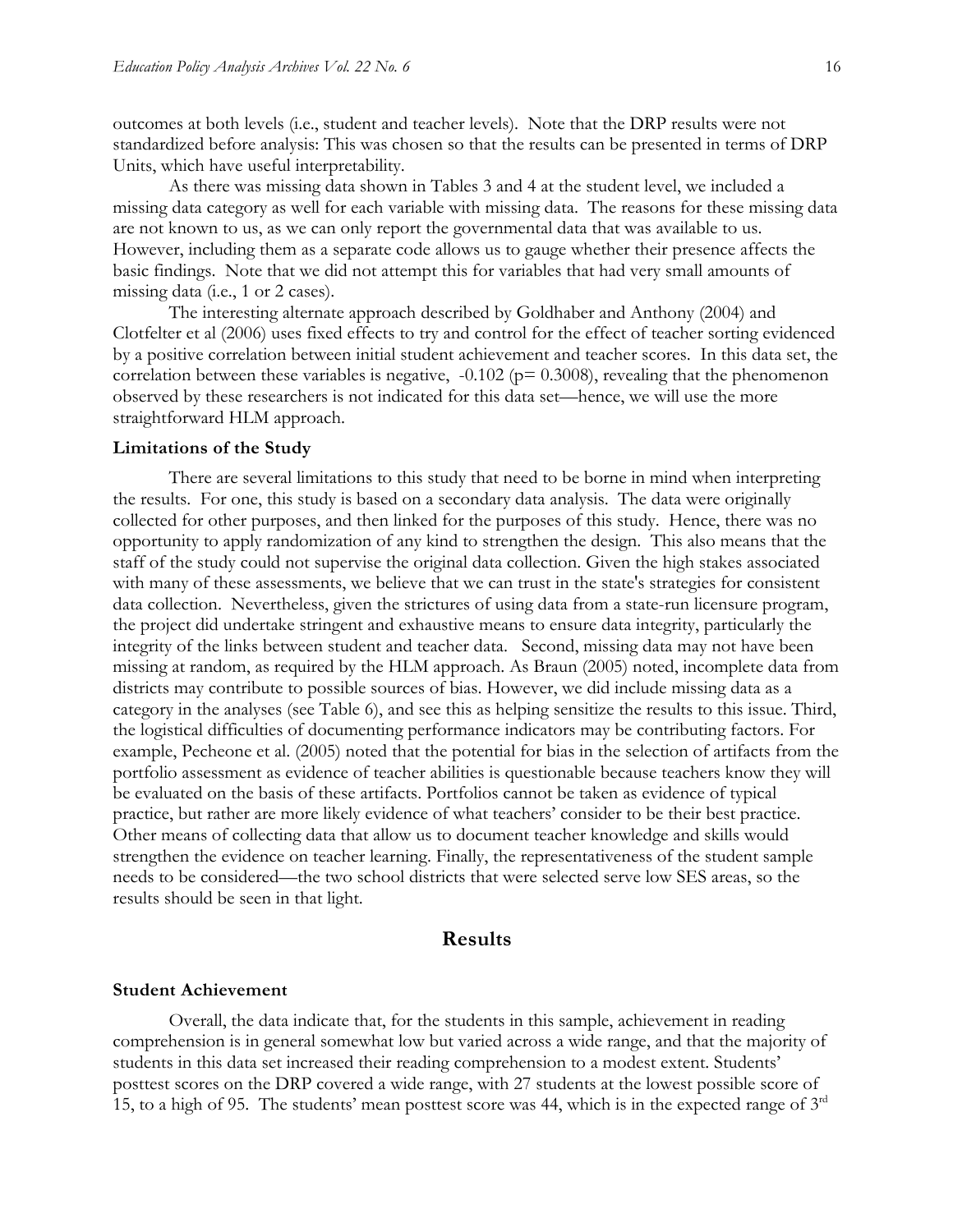grade scores (recall that the sample includes students from grade 3 to 6). The majority, 71%, of the mean posttest scores fell between 30 and 60. According to TASA's (2006) DRP Scale of Text Difficulty, these scores indicate the majority of students were in the "Primary School Textbook" range (3<sup>rd</sup> to 4<sup>th</sup> grades) represented by books such as *Green Eggs and Ham* (Level 31) to "Elementary School Textbooks" with books such as *Charlotte's Web*, (level 50). The range of DRP scores also dips below this range. But 22 of the student posttest scores ranged from 80 to 95, which aligns with the "High School Textbook" levels and above. Thus, the chosen outcome variable, DRP score, represents a variable that has educationally significant variability, which is important in valuing the analytic results. According to the publisher of the DRP test, a year's growth usually falls in the range of 8-10 units (Touchstone Applied Science Associates, 2005).

#### **Correlation Results**

The correlations among student mean gain scores (averaged for each teacher), the overall scores on the BEST portfolios, and the Praxis I and II test scores are displayed in Table 5. Overall, the results are similar to the findings reported in the literature—without any controls for potential sources of bias, the correlation coefficients are low and not statistically significant. Results for partial correlations, controlling pretest scores were also calculated (but are not shown)—the general finding for these is the same as that for the simple correlations. Findings from the correlation analysis of BEST portfolio scores and Praxis scores are presented in Table 6. Again, these correlations are small and not statistically significant. Results for partial correlations, controlling for fall DRP scores, were also calculated—the general findings for these are the same as that for the gain scores. Specifically, the small and statistically non-significant correlations indicate that the portfolio scores are not related to the three standardized tests of teacher knowledge. This is not unexpected as the former is aimed at in-service accomplishment, whereas the latter are aimed at (various levels of) entry-level qualification.

#### Table 5

|                    | Correlation |         |     |
|--------------------|-------------|---------|-----|
| Assessment         | with Mean   |         |     |
|                    | Student     |         |     |
|                    | Gain Scores | p-value | N   |
| Portfolio Literacy | .16         | .11     | 104 |
| Praxis I Mean      | $-.03$      | .8      | 69  |
| Praxis II (CIA)    | $-.02$      | .84     | 95  |
| Praxis II (CAE)    | .08         |         | 92  |

*Correlations of Teacher Assessments and Mean Student Gain Scores*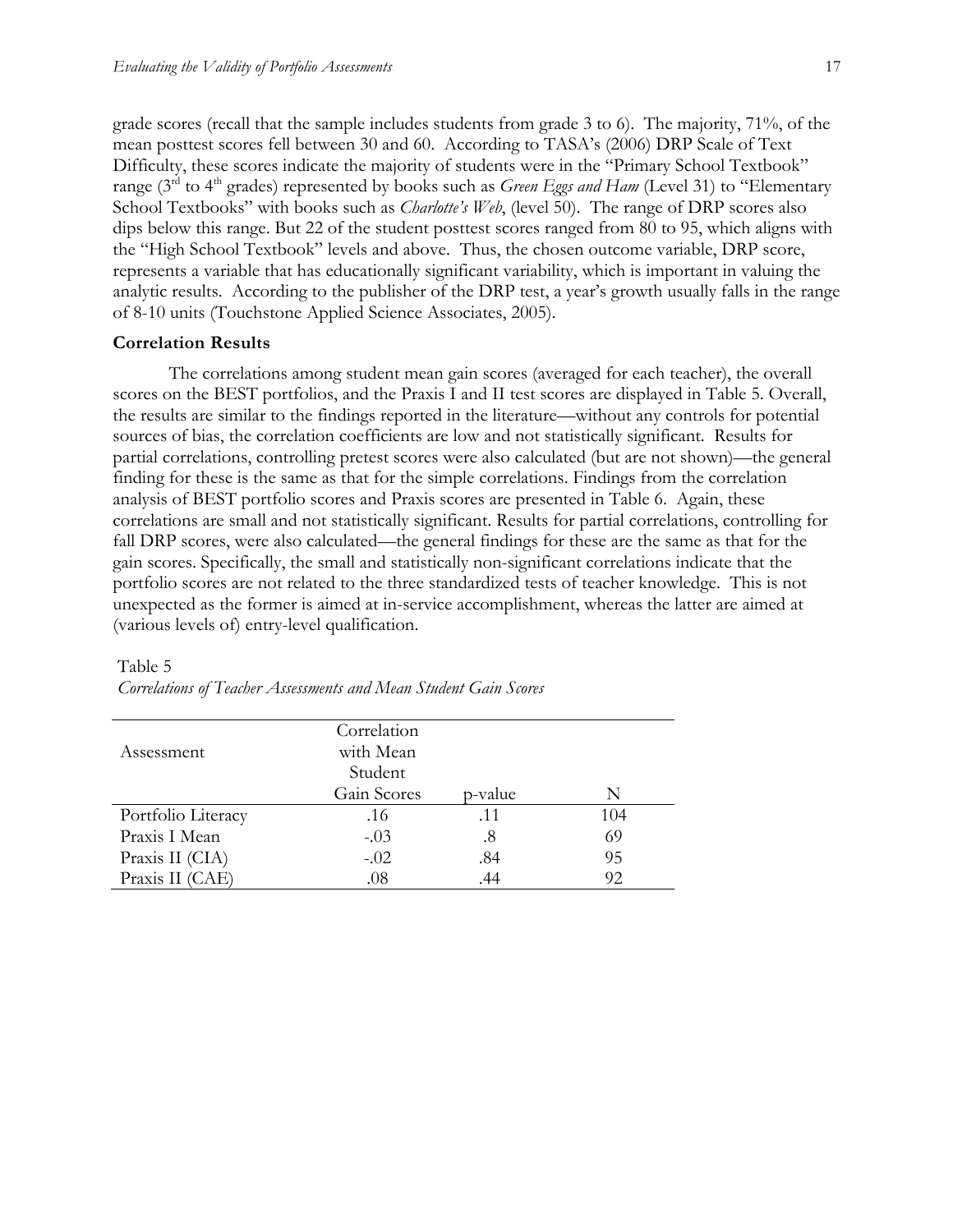|                 | Correlation |         |    |
|-----------------|-------------|---------|----|
| Assessment      | with Praxis |         |    |
|                 | Scores      | P-value | N  |
| Praxis I Mean   | $-.15$      | .22     | 69 |
| Praxis II (CIA) | $-.11$      | .29     | 95 |
| Praxis II (CAE) | .08         | .46     | 92 |
|                 |             |         |    |

Table 6 *Correlations of Teachers' Portfolio Scores and Praxis Scores*

The outcome variable in our HLM analyses is DRP post score, with DRP pretest score always included as a student covariate. Table 7 indicates that seven of the student covariates were statistically significant. The most highly significant covariate was DRP pretest scores ( $z = 26.56$ ; p  $\le$ 0.001), which would be expected. The next six covariates were (a) Special Education ( $z = -5.30$ ; p < 0.001), and (b) Special Education Missing ( $z = -4.40$ ;  $p < 0.001$ ), Free and Reduced Lunch Status (z  $=$  -3.44; p < 0.01), Grade (z = 3.31; p < 0.01), English Language Learner status (z = -3.02; p < 0.01), and English Language Learner Missing ( $z = -2.82$ ;  $p \le 0.01$ ). As speculated above, missing data status was indeed statistically significant for some of the student variables: Special Education and English Language Learner. It is important to our main interest to control for these effects, but, unfortunately, it is difficult to interpret the effects themselves—one could speculate as to why they are statistically significant, but the reasons for the missing status are not available to us. Nevertheless, it is important to note that, by including them in the analysis, we have supported the interpretation of the other coefficients as being robust to the missing data. Table 7.

|         | Covariates         | Coef.   | SЕ   | Z                       |        |
|---------|--------------------|---------|------|-------------------------|--------|
| Student |                    |         |      |                         |        |
| Level   | Pre DRP            | 0.47    | 0.02 | 26.56                   | ***    |
|         | Grade              | 1.30    | 0.39 | 3.31                    | $**$   |
|         | ELL.               | $-2.12$ | 0.70 | $-3.02$                 | $**$   |
|         | ELL miss.          | $-2.97$ | 1.05 | $-2.82$                 | $**$   |
|         | Female             | 0.22    | 0.37 | 0.59                    |        |
|         | African Am.        | $-1.03$ | 0.92 | $-1.12$                 |        |
|         | European Am.       | 1.98    | 1.15 | 1.71                    | $^{+}$ |
|         | Hispanic           | $-0.57$ | 0.98 | $-0.59$                 |        |
|         | Lunch Status       | $-1.77$ | 0.51 | $-3.44$                 | $**$   |
|         | Lunch Status miss. | $-2.10$ | 2.00 | $-1.05$                 |        |
|         | Special Ed.        | $-3.65$ | 0.69 | $-5.30$                 | ***    |
|         | Special Ed. miss.  | $-4.47$ | 1.02 | $-4.40$                 | ***    |
| Teacher |                    |         |      |                         |        |
| Level   | Portfolio score    | 2.20    | 0.66 | 3.33                    | $**$   |
|         |                    |         |      | ICC: 0.18               |        |
|         |                    |         |      | $R_{B}^{2}$ : 0.80      |        |
|         |                    |         |      | $R^2_{\text{w}}$ : 0.32 |        |

*The Portfolio Model for the Urban School Districts*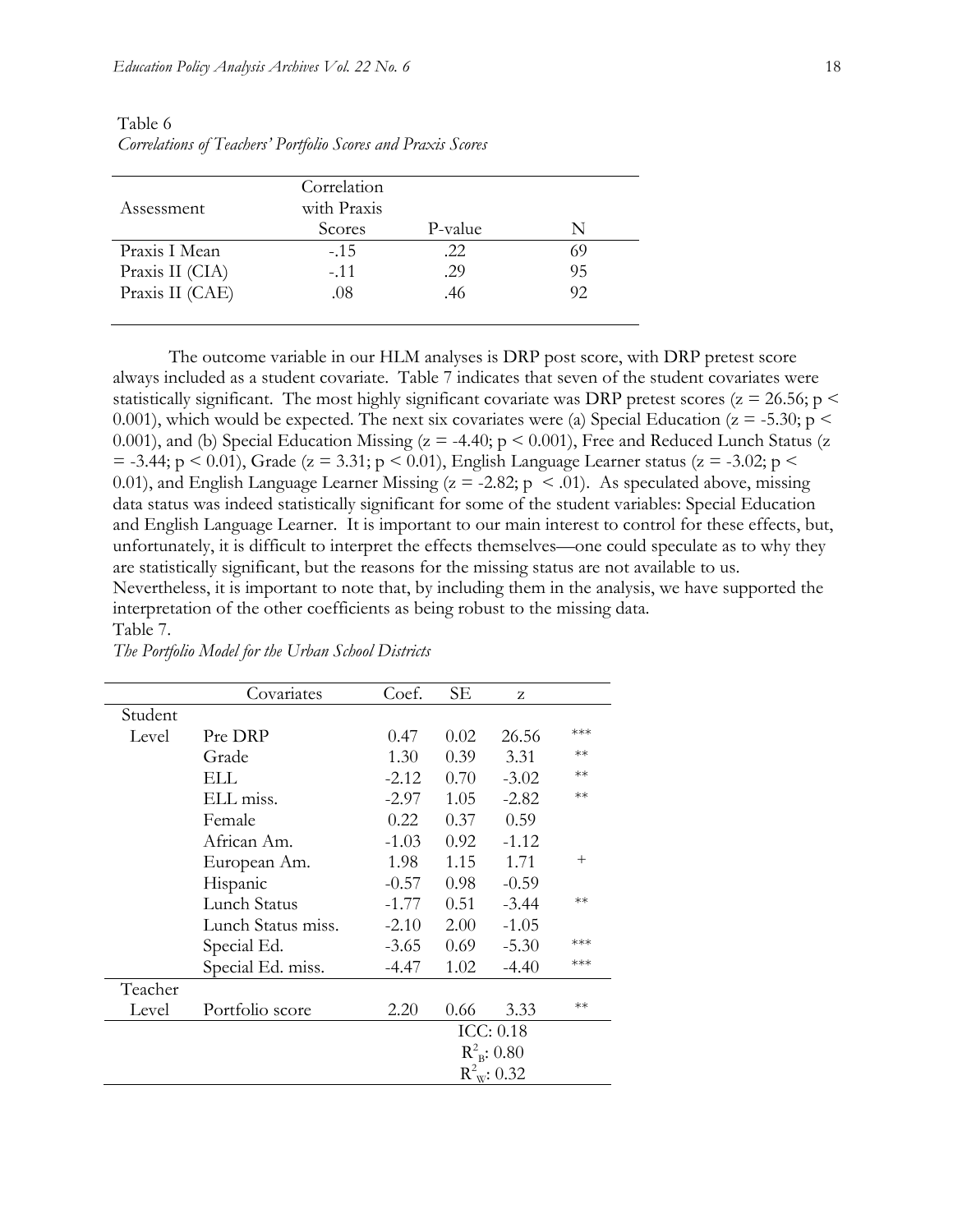<sup>1</sup>Statistical significance codes: + p < 0.1, \* p < 0.5, \*\* p < 0.01, \*\*\* p < 0.001 Note: The number of students and teachers for this analysis was 1968 and104, respectively.

We use as an effect size indicator of the proportion of variance accounted for  $(R^2)$  derived from comparing the model with student and teacher covariates with a null model (i.e., one with no covariates). The amount of variance accounted for at the *student* level  $(R_w^2)$  or the variance within), 0.32, indicates about a third of the variance at the student level is explained by student covariates that, about two thirds of the student level variance could be due to other influences such as teacher characteristics like teacher quality (and a proportion may also be due to random variation). This gives a comparison for the amount of variance explained by teacher variance. The intraclass correlation coefficient (ICC) indicates what percent of total variance was due to teacher variance. High ICC values would indicate that teacher covariates could contribute a great deal to the variance between students' pre and post test scores. The ICC for this model was 0.18, which indicates that the teacher level did contribute to the variance, a little more than half that explained by the studentlevel variables, although there is still a considerable amount of the variance not explained by the teacher level. In contrast, the amount of variance accounted for at the <u>teacher</u> level  $(R_B^2)$  or the variance between), 0.80, indicates that a great deal of the variance at Level 2 is explained by the BEST Portfolio score.

This finding indicates that teachers who had higher portfolios scores also had greater student growth in reading comprehension, as measured by the DRP. Specifically, one unit change in the portfolio score corresponds to a 2.20 change in DRP units, or about  $46\% = 2.20/4.8$  of a year's average change for these students (i.e., about 4 months of teaching time). Note that, if we used the test publisher's "typical" gain over a year (between 8 and 10 units), then this proportion would be considerably smaller: 0.24. However, it is important to recall that, in the context of these urban school districts, the mean gains were found to be much smaller, than "typical," and hence, that the larger proportion is indeed a more accurate indicator.

This finding, which is substantially different from the finding of the simpler correlational analyses reported above, and arguably a better representation of the results, supports claims that HLM analyses are superior to traditional forms of analysis of effects on student achievement (Wenglinsky, 2002). The multivariate analysis, with its greater statistical controls, and the ability of HLM to account for school and teacher level effects, better represents the independent effects of this measure of teacher quality.

# **Conclusion**

Licensure processes serve the public's interest by providing a framework for selecting qualified, competent practitioners (Kane, 2005). Put generally, the findings of this study of validity evidence for the BEST portfolio based on correlations with student achievement gains provided statistically significant but moderate evidence in support of the validity of the BEST portfolio. Our findings indicated that BEST portfolio scores do indeed allow us to distinguish among elementary teachers who were more and less successful in enhancing their students' reading achievement. HLM findings revealed that one unit change in the portfolio corresponded to a 2.20 change in DRP units, or about 46% of a year's average change for these students (i.e., about 4 months of teaching time). The ICC value of 0.18 indicated that portfolio performance was a reasonably large contributor to the total variance, but that there is still considerable variance unaccounted for. Our findings indicated further that, whatever is the aspect of the BEST scores that is associated with the improvement in student scores, it is not shared with either of the Praxis tests. The BEST scores contribute unique information to the prediction of students achievement gains. The fact that the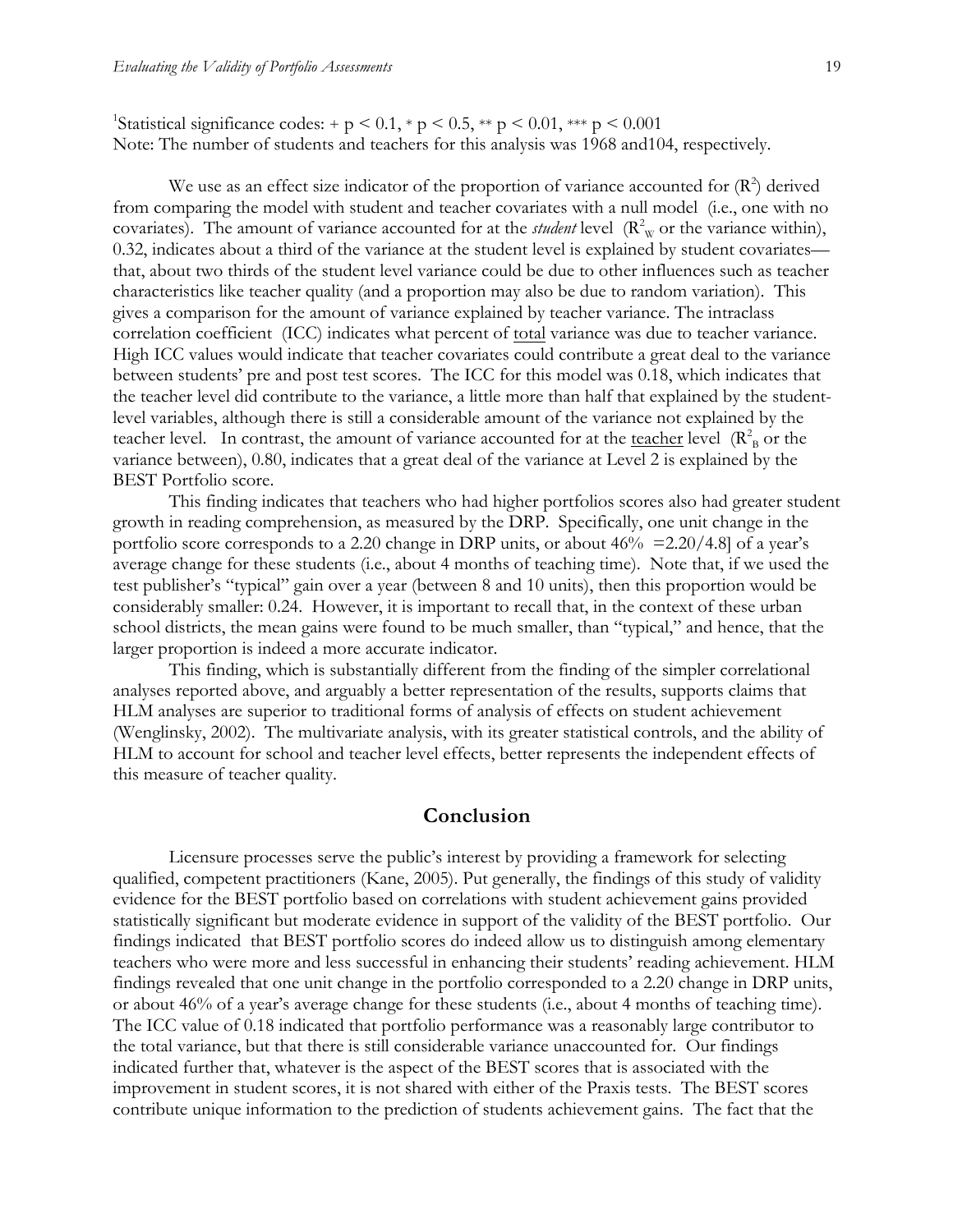BEST scores were from just the literacy portion of the assessment, and the student assessments were also focused on literacy, but the Praxis measures covered multiple subject areas with one score, needs to be considered here too. We see this as an important result for both policy makers and researchers in the area of teacher assessment.

Our study contributes to the existing evidence base on the criterion-related validity of assessments of teaching practice by providing information about the relationships between portfolio based assessments of *beginning teachers* with a methodologically robust design. This suggests that such portfolio assessments, like those in the BEST system, could be used as an assessment of teaching practice. But so too could the observation systems studied by the MET project. In making decisions about which assessments of teaching practice to use—and how to evaluate their validity a number of tradeoffs will need to be considered (including the feasibility of different approaches) as well as the policy uses of the assessment information. Further the use of assessment data for multiple purposes will impact decisions about the assessment instrument used and the skills and abilities measured. For example, if the assessment purpose is to serve both a summative purpose (licensure) and an "educative purpose" (mentoring) then the evidence should be structured to support both a pass/fail decision and generate evidence to provide analytic data to candidates and schools about the strength and weakness of candidate performance. Perhaps the most important question to be addressed focuses on the impact of the different approaches on the quality of teaching and learning. The goal of any evaluation system should not just be to evaluate teachers but to improve their teaching practice. That's one of the strongest arguments for including direct measures of teaching quality alongside evidence of gains in student achievement or on other evidence of student learning. It also points to the importance of considering the pedagogical value of an evaluation system—the extent to which participating in it and receiving feedback as a result supports teachers in improving their practice, and professional developers and teacher educators in supporting them.

New approaches to teacher evaluation should also take advantage of research on program practices that build teacher capacity to support greater learning such as examining the impact of induction programs. In a recent review of the literature on the impact of induction and mentoring, Ingersoll and Strong (2011) found many positive effects of induction on teacher practice and learning. Research findings from this meta-analyses of high quality induction programs showed significant positive effects on teacher satisfaction , commitment to teaching, and retention data. Further positive effects on teaching practice were also cited such as using effective questioning techniques, individualizing instruction to meet student needs, and using more effective classroom management strategies to support learning. Finally, Ingersoll and Strong's research found that students of beginning teachers' that participated in a high quality teacher induction program had higher scores on academic achievement than teachers with no induction experience. These findings suggest that induction programs that are embedded in evaluation systems that purposefully focus on building teaching capacity and are grounded in well designed evaluation systems--that ensure that evaluators are well trained, evaluation feedback is frequent, mentoring is available, and processes are in place to support struggling teachers. Putting these features in place across the lifecycle of teaching, including pre-service training, induction, and National Board certification could provide building blocks for developing a powerful human capital system that supports the collection of meaningful information about teacher effectiveness, privileges support and feedback that is well grounded in evaluation practices, and supports personnel decisions that enhance learning. This will be an important research agenda and one to which scholars of teaching evaluations are increasingly addressing.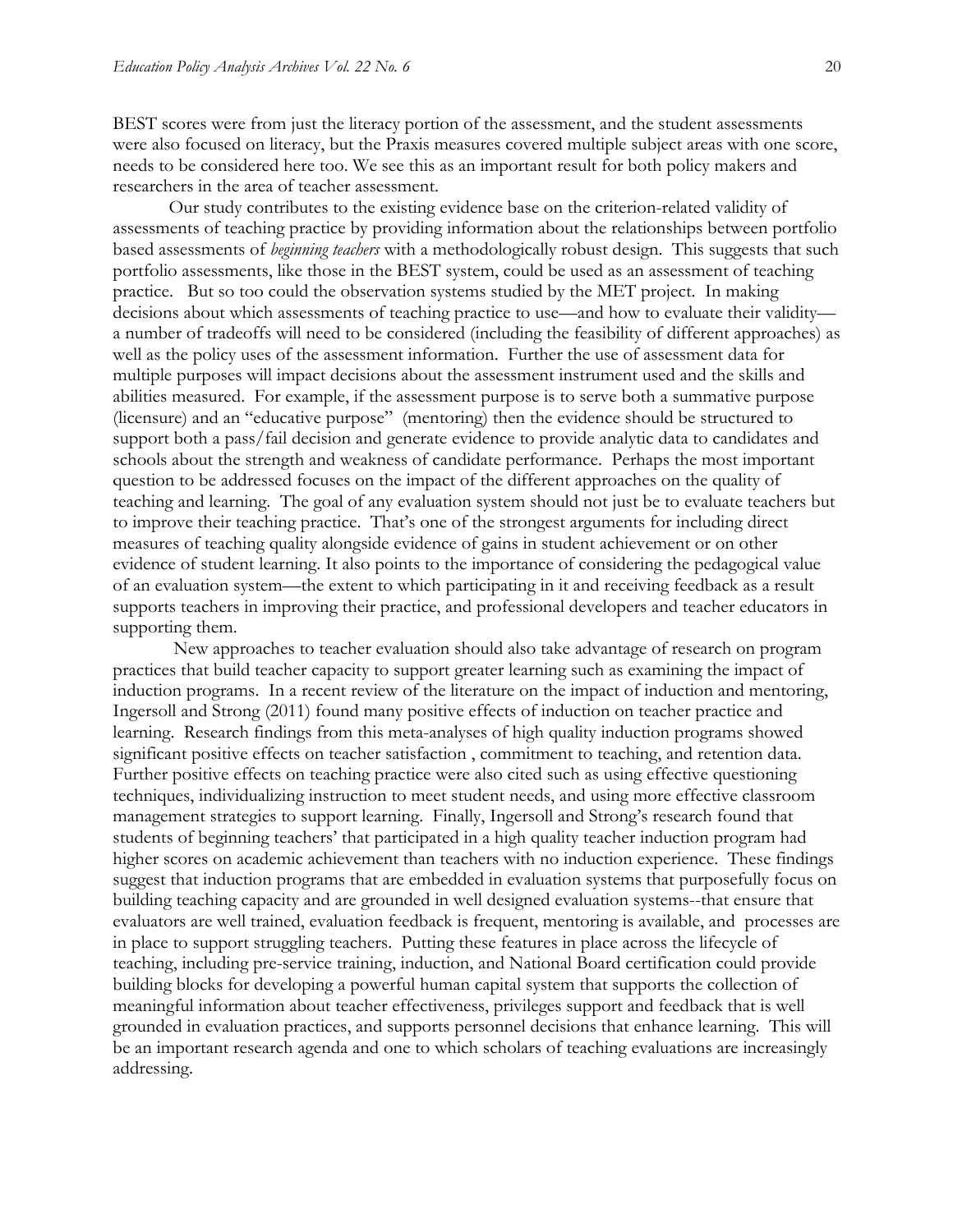# **References**

Author. (2005).

- Bond, Lloyd. (2001). On "Defrocking the National Board": A Reply to Podgursky. *Education Next, Fall*.
- Bond, Lloyd, Smith, T., Baker, W., & Hattie, John. (2000). The certification system of the National Board for Professional Teaching Standards: A construct and consequential validity study. Greensboro, NC: Center for Educational Research and Evaluation at the University of North Carolin at Greensboro.
- Cavaluzzo, Linda. (2004). Is National Board Certification an effective signal of teacher quality? Alexandria, VA: The CNA Corporation.
- Connecticut State Department of Education. (2006). Connecticut Education Data and Research. Retrieved January 1, 2006, from http://www.csde.state.ct.us/public/cedar/index.htm
- Cunningham, George C., & Stone, J. E. (2005). Value-added assessment of teacher quality as an alternative to the National Board for Professional Teaching Standards: What recent studies say. In R. Lissitz (Ed.), *Value Added Models in Education: Theory and Applications* (pp. 320). Maple Grove, MN: JAM Press.
- Darling-Hammond, L. (2000). Teacher quality and student achievement: A review of state policy evidence. *Education Policy Analysis Archives, 8*(1).
- Ehrenberg, R., & Brewer, D. (1995). Did teachers' verbal ability and race matter in the 1960s? Coleman revisited. *Economics of Education Review, 14*(1), 1-23. http://dx.doi.org/10.1016/0272-7757(94)00031-Z
- Goldhaber, D., & Anthony, E. (2004). Can teacher quality be effectively assessed? (pp. 36). Seattle, WA: University of Washington and the Urban Institute.
- Ingersoll, Richard M., & Strong, Michael. (2011). The Impact of Induction and Mentoring Programs for Beginning Teachers: A Critical Review of the Research. *Review of Educational Research, 81*(2), 201-233. http://dx.doi.org/10.3102/0034654311403323
- Koslin, B. L., Zeno, S., & Koslin, S. (1987). The DRP: An effective measure in reading. Brewster, NY: TASA DRP Services.
- Ladson-Billings, G., & Darling-Hammond, L. (2000). The validity of National Board for Professional Teaching Standards (NBPTS)/Interstate New Teacher Assessment and Support Consortium (INTASC) assessments for effective urban teachers: Findings and implications for assessments. *Educational Resources Information Center (U.S.)* [microform]. College Park, MD
- Washington, DC: NPEAT University of Maryland College of Education ;
- U.S. Dept. of Education Office of Educational Research and Improvement Educational Resources Information Center.
- Lustick, D., & Sykes, Gary. (2006). National Board Certification as professional development: What are teachers learning? *Education Policy Analysis Archives, 14*(5).
- Measures of Effecitive Teaching (MET) Project. (2013). Ensuring Fair and Reliable Measures of Effective Teaching: Culminating Findings from the MET Project's Three-Year Study: Bill and Melinda Gates Foundation.
- Mitchell, K.J., Robinson, D.Z., Plake, B.S., & Knowles, K.T. (Eds.). (2001). *Testing teacher candidates: The role of licensure tests in improving teacher quality*. Washington, DC: National Academy Press.
- National Center for Education Statistics. (2004). Digest of education statistics, 2004. Retrieved January 2006, 2006, from http://nces.ed.gov/programs/digest/d04/lt1.asp - c1\_1
- National Research Council. (2001). *Testing Teacher Candidates: The Role of Licensure Tests in Improving Teacher Quality*: The National Academies Press.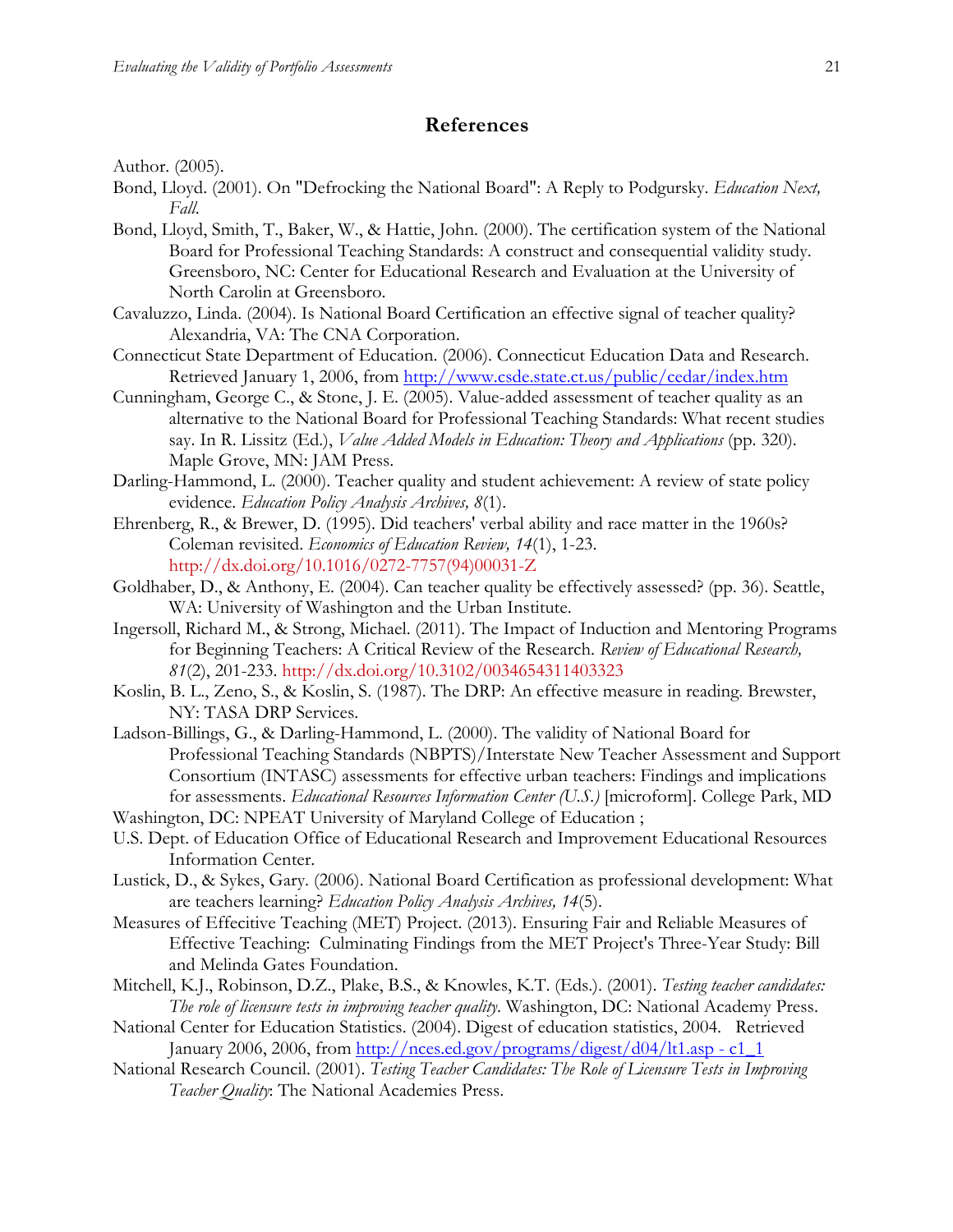- National Research Council. (2008). *Assessing Accomplished Teaching: Advanced-Level Certification Programs*: The National Academies Press.
- Newton, Stephen. (2010). Preservice Performance Assessment and Teacher Early Career Effectiveness: Preliminary Findings on the Performance Assessment for California Teachers. Palo Alto, CA: Stanford University
- Pecheone, Ray, & Stansbury, Kendyll. (1996). Connecting teacher assessment and school reform. . *Elementary School Journal, 97*(2), 163-177. http://dx.doi.org/10.1086/461860
- Podgursky, M. (2001). Defrocking the National Board: Will the imprimatur of "Board Certification" professionalize teaching? *Education Matters, Summer*(2). http://www.educationnext.org/20012/79.html
- Project., Measures of Effective Teaching (MET). (2012). Gathering Feedback for Teaching: Combining High-Quality Observations with Student Surveys and Achievement Gains: Bill and Melinda Gates Foundation.
- Raudenbush, S. W., & Bryk, A. S. (2002). *Hierarchical linear models: Applications and data analysis methods*. Thousand Oaks, CA: Sage.
- STATA. (2005). *STATA for Windows*. College Station, TX: Stata Press.
- Touchstone Applied Science Associates. (2006). Degrees of Reading Power. Retrieved January 1, 2006, from http://www.tasaliteracy.com/drp/drp-main.html
- Vandevoort, L. G., Amrein-Beardsley, A., & Berliner, D. C. (2004). National board certified teachers and their students' achievement. *Education Policy Analysis Archives, 12*(46), 117.
- Wenglinsky, H. (2002). How schools matter: The link between teacher classroom practices and student academic performance. *Education Policy Analysis Archives, 10*(12), 32.
- Wenglinsky, H. (2003). Using large-scale research to gauge the impact of instructional practices on student reading comprehension: An exploratory study. *Education Policy Analysis Archives, 11*(19), 1-19.
- Youngs, Peter. (2002). State and District Policy Related to Mentoring and New Teacher Induction in Connecticut (pp. 64). New York, NY: National Commission on Teaching & America's Future.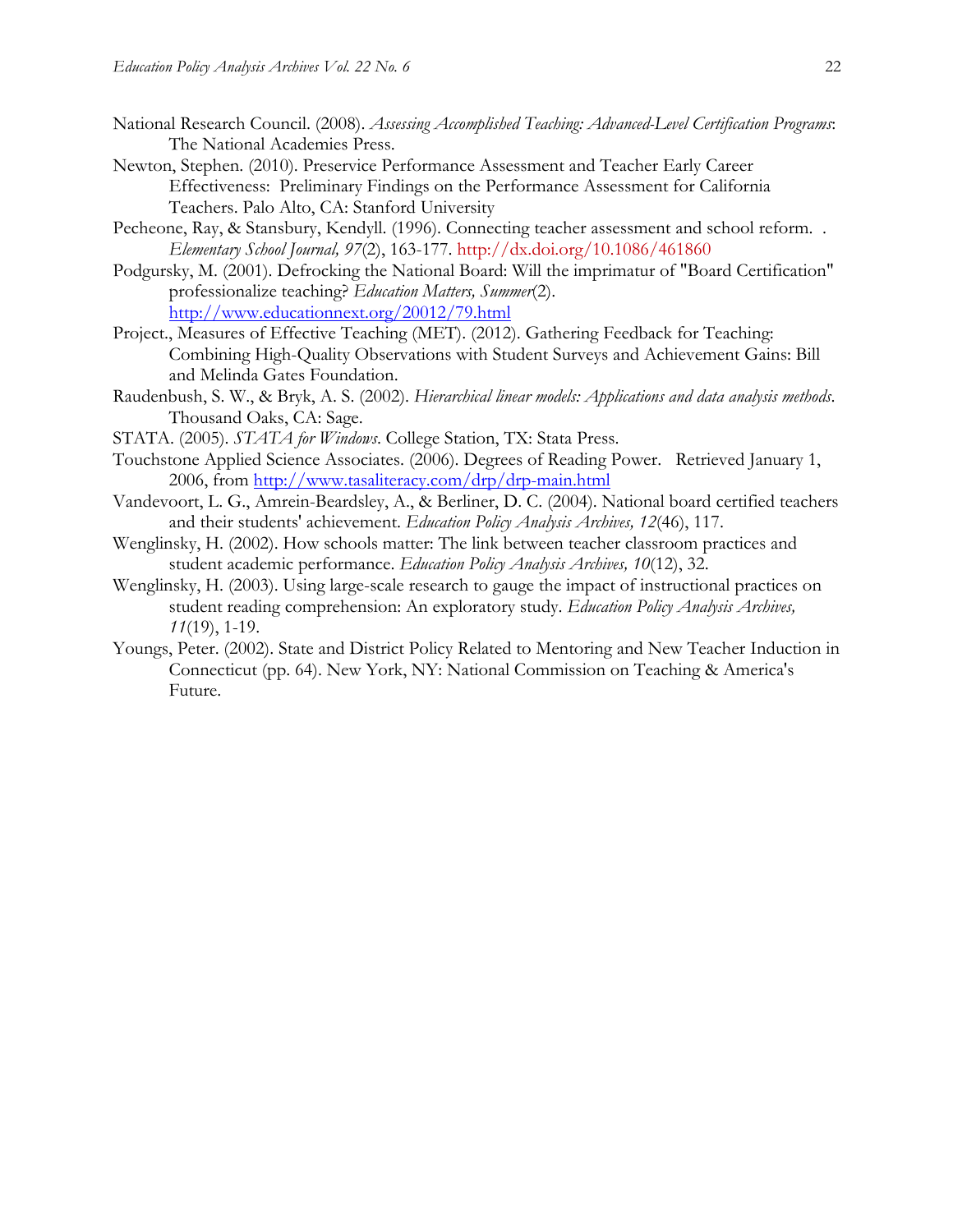*Evaluating the Validity of Portfolio Assessments* 23

# **Appendix A**

# **OVERVIEW OF CSDE BEST PORTFOLIO SCORING PROCESS 2006**

| Read the portfolio, view video tapes,<br>and take notes.                                                                        | 1. READ,<br><b>VIEW AND</b><br><b>COLLECT EVIDENCE</b>                      | Independent<br>Evidence<br>Collection         |
|---------------------------------------------------------------------------------------------------------------------------------|-----------------------------------------------------------------------------|-----------------------------------------------|
| Summarize data by listing representative evidence<br>for each performance indicator.                                            | 2. IDENTIFY<br><b>PATTERNS BY</b><br><b>PERFORMANCE</b><br><b>INDICATOR</b> | Identification<br>of patterns                 |
| Identify corresponding level of performance<br>on the feedback rubric.                                                          | <b>SELECT RUBRIC</b><br><b>LANGUAGE FOR</b><br><b>FEEDBACK</b>              | <b>Identify Rubric</b><br>Language            |
| Select appropriate level of performance<br>for each category.                                                                   | <b>3. IDENTIFY</b><br><b>PATTERNS AT THE</b><br><b>CATEGORY LEVEL</b>       | Identify patterns<br>at the category<br>level |
| Review performance indicators and category patterns,<br>identify appropriate level of performance,<br>and assign a final score. | <b>4. ASSIGN FINAL</b><br><b>SCORE</b>                                      | Assign<br>Holistic<br>Score                   |

A Table Leader reviews all steps in the written scoring process. If the Table Leader notes discrepancies across or within any documents, s/he will check with the scorer for clarification during the conference which occurs after scoring documents are handed in.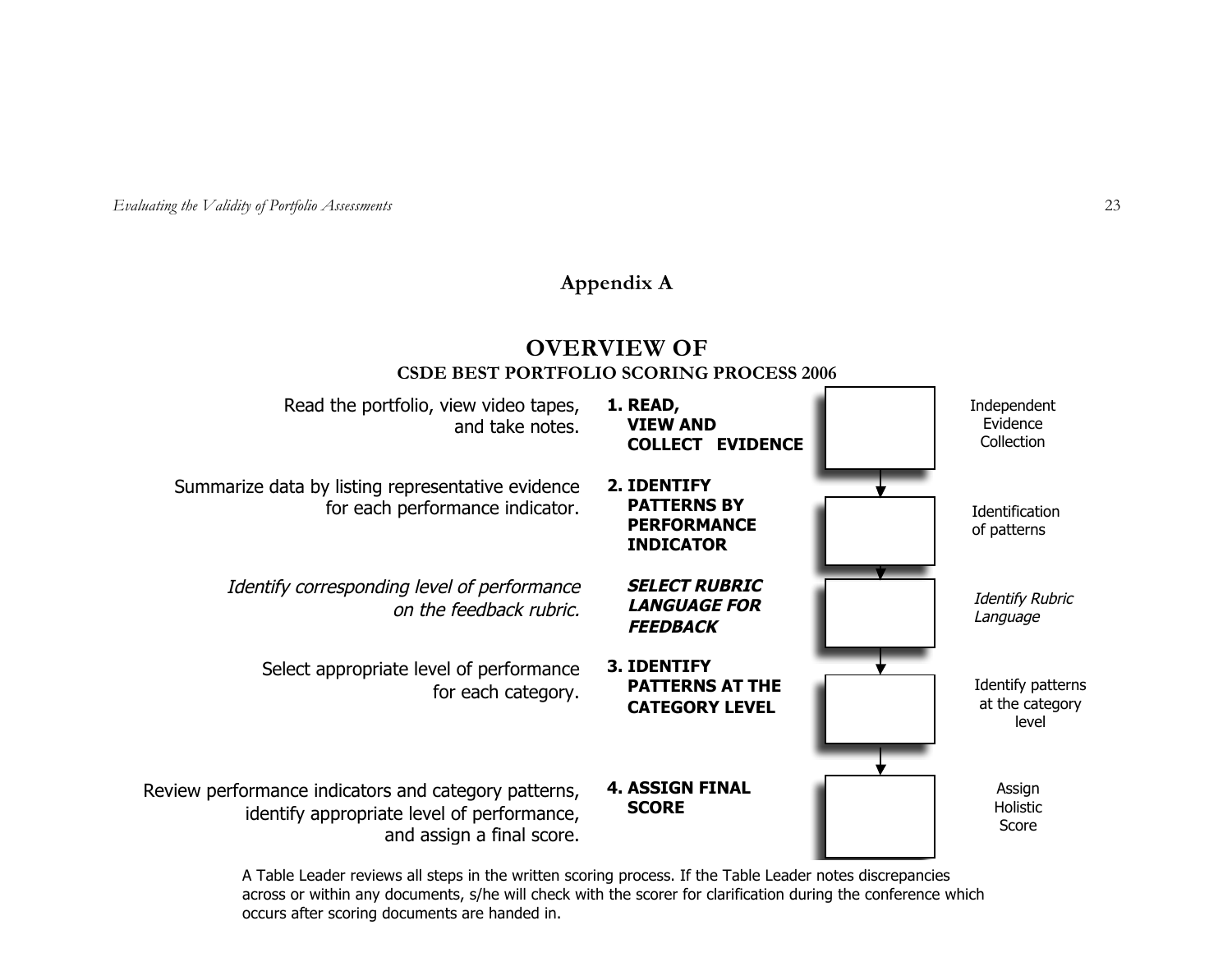# **Appendix B**

The framework for portfolio evaluation is organized around the following Guiding Questions which portfolio assessors use to analyze evidence from the portfolio. These questions may be used by beginning teachers to assess the quality of their own portfolios:

Category I: INSTRUCTIONAL DESIGN

How did the teacher design units in which students built understanding and applied knowledge, skills and ideas in literacy and numeracy?

I.1 Describe how the teacher used curriculum and knowledge about the students to establish expectations for learning.

I.2 Describe how the teacher focused content and learning activities to support student learning. I.3 Describe how the teacher selected strategies and materials to support student learning.

Category II: INSTRUCTIONAL IMPLEMENTATION

How did the teacher engage students and promote their learning in literacy and numeracy? L II.1 Describe how the teacher used reading in instruction to help students develop literacy.

L II.2 Describe how the teacher used writing in instruction to help students develop literacy.

L II.3 Describe the opportunities for students to communicate their thinking in literacy.

L II.4 Describe how the teacher differentiated instruction.

N II.1 Describe the numeracy activities used to help students problem-solve and develop numeracy.

N II.2 Describe the opportunities for students to communicate their thinking in numeracy.

N II.3 Describe how the teacher differentiated instruction.

Category III: ASSESSMENT OF LEARNING

How did the teacher communicate to students about assessment and evaluate student progress? III.1 Describe how the teacher monitored student performance and used information about student performance in instruction.

III.2 Describe how the teacher adjusted instruction.

III.3 Describe the criteria for success.

III.4 Describe how the teacher assessed and analyzed student performance.

III.5 Describe how the teacher communicated assessment feedback to students to promote learning.

Category IV: ANALYZING TEACHING AND LEARNING

How did the teacher analyze student learning and connect it to instructional practice? IV.1 Describe the analysis of student learning and the use of student work to support the conclusions.

IV.2 Describe how the teacher linked teaching practices to student learning.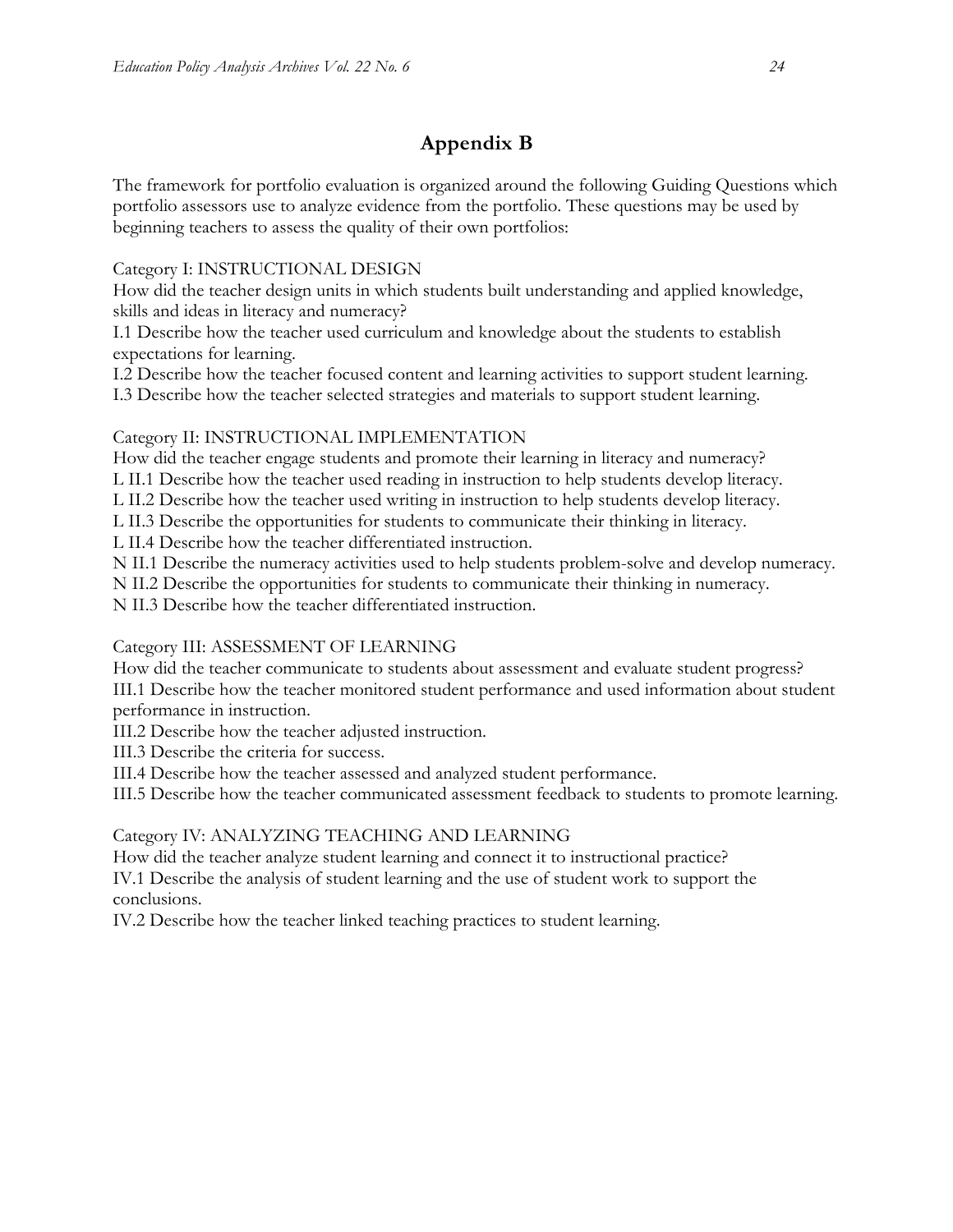### **Appendix C**

# Decision Guide for Holistic Evaluation of Teaching Performance

#### $1($ ...

Teacher portfolio shows little evidence that the teacher understands and implements the Professional Science Teaching Standards. Teacher focuses on the delivery of the textbook content, with little or no attention to students' learning needs and interests. Students are provided with few opportunities to experience inquiry-based science learning, and student work is focused on scientific vocabulary, with no evidence of disciplined understanding, or application of knowledge to solve problems. Teacher's reflection is weak and does not demonstrate understanding of how to facilitate the development of students' science literacy.

#### $2(- \cdot - -)$

Teacher portfolio shows that the teacher understands and implements the Professional Science Teaching Standards in a partial way. Teacher focuses on the delivery of the textbook content, with some attempt to address the specific needs and interests of the students. Students are provided with few opportunities to experience inquiry-based science learning, and student work is focused on the use of scientific vocabulary and basic science process skills. Teacher's reflection shows concern about students' development of science literacy, but there are no connections between analyses of students' learning and plans for future improvement of instruction.

#### $3(- - -)$

Teacher portfolio shows that the teacher understands and implements the Professional Science Teaching Standards. Teacher balances curricular requirements with the learning needs and interests of students and provides students with opportunities to experience inquiry-based science learning. Students' work shows use of scientific vocabulary, evidence of disciplined understanding and ability to apply scientific knowledge to solve science-related problems. Teacher's reflection shows concern about students' development of science literacy and plans for future improvement of instruction are based on analyses of students' learning.

#### $4(--0)$

Teacher portfolio shows that the teacher understands and implements the Professional Science Teaching Standards in an exemplary way. Teacher balances curricular requirements with the needs and interests of students to ensure that all students learn sound science in an inquiry-based learning environment. Students' work includes multiple evidence of disciplined understanding and ability to apply scientific knowledge to solve a wide range of science-related problems. The teacher integrates instruction and assessment to facilitate student learning and evaluate their performance. Teacher's reflection shows concern about students' learning, demonstrates understanding of how to facilitate students' development of science literacy and includes thoughtful plans for future improvement of instruction.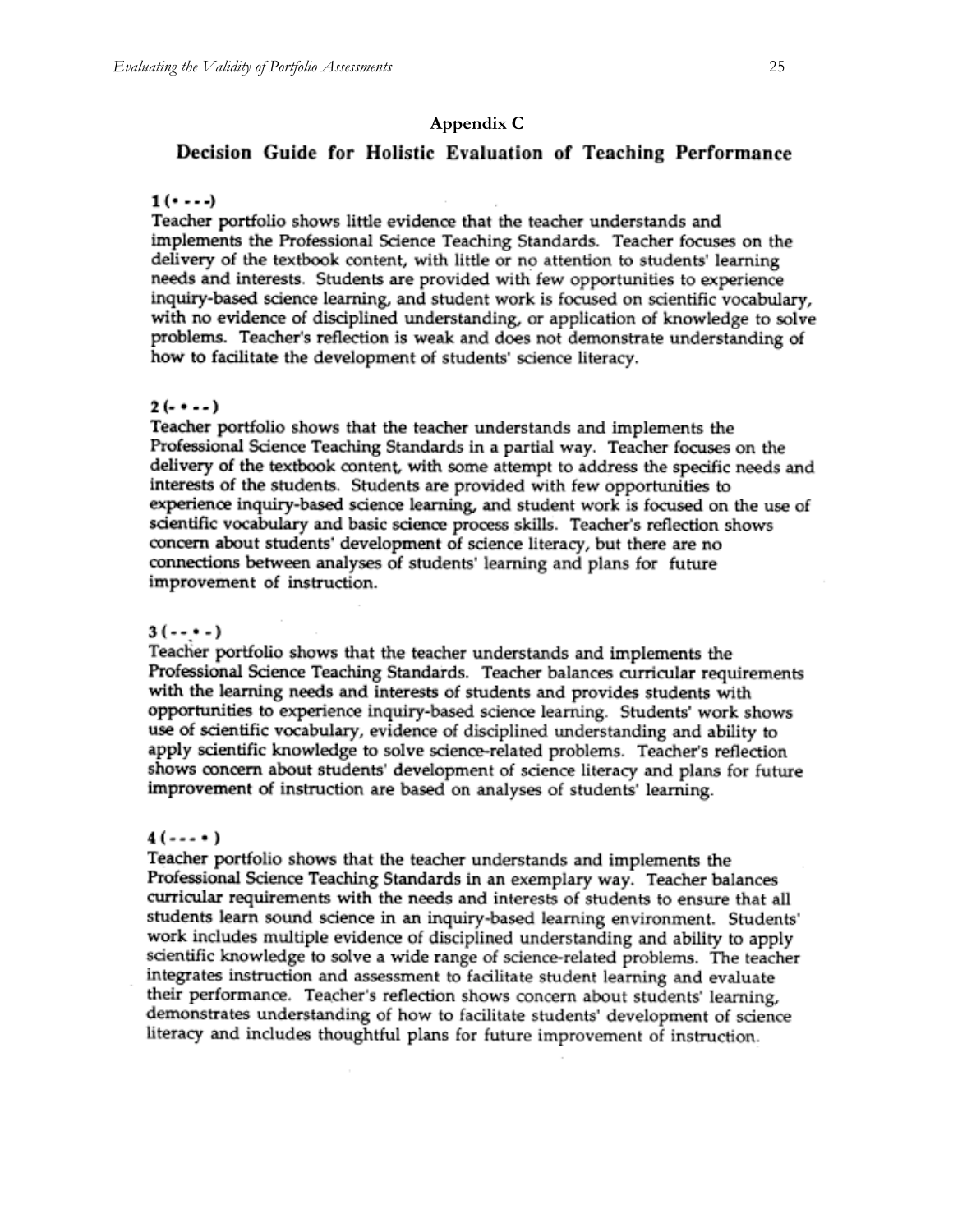# **About the Authors**

### **Mark Wilson**

University of California, Berkeley MarkW@berkeley.edu http://gse.berkeley.edu/people/mark-r-wilson

Mark Wilson is a professor of Education at UC, Berkeley. He received his PhD degree from the University of Chicago in 1984. His interests focus on measurement and applied statistics, and he has published just over 100 refereed articles in those areas. Recently he was elected president of the Psychometric Society, and also became a member of the US National Academy of Education, and a Fellow of the American Educational Research Association. In the past few years he has published three books: one, *Constructing measures: An item response modeling approach* (Routledge Academic)*,* is an introduction to modern measurement; the second (with Paul De Boeck of the University of Ohio), *Explanatory item response models: A generalized linear and nonlinear approach* (Springer-Verlag)*,* introduces an overarching framework for the statistical modeling of measurements; the third, *Towards coherence between classroom assessment and accountability* (University of Chicago Press—National Society for the Study of Education) is about the relationships between large-scale assessment and classroom-level assessment. He has also recently co-chaired a US National Research Council committee on assessment of science achievement—*Developing Assessments for the Next Generation Science Standards.*

# **P.J. Hallam**

California Department of Education phallam@cde.ca.gov

Dr. Hallam is an Education Program Consultant in the Professional Learning Support Division in the California Department of Education. Prior to 2011, she was a Research and Dissemination Monitor for Title II Part A, Improving Teacher Quality Grants, for the California Post-Secondary Education Commission. From 2002 to 2006, she was a post-doctorate researcher at Berkeley Evaluation Assessment and Research (BEAR) Center. Dr. Hallam's passion to learn more about the validity of large-scale educational assessments evolved as a public school teacher for fifteen years in low socio-economic communities.

# **Raymond Pecheone**

Stanford University pecheone@stanford.edu

Raymond Pecheone is currently a Professor of Practice in the Graduate School of Education at Stanford University. Over the course of his career, Dr. Pecheone has been a leader in high stakes educational reform through assessment, research and policy work that has shaped district and state policies in curriculum and assessment by building broad-based grassroots support for strategic new approaches to assessment and learning. Dr. Pecheone has had national impact in educational assessment through the development of nationally available assessments of teaching (edTPA) and student learning (Smarter Balanced Performance Assessment).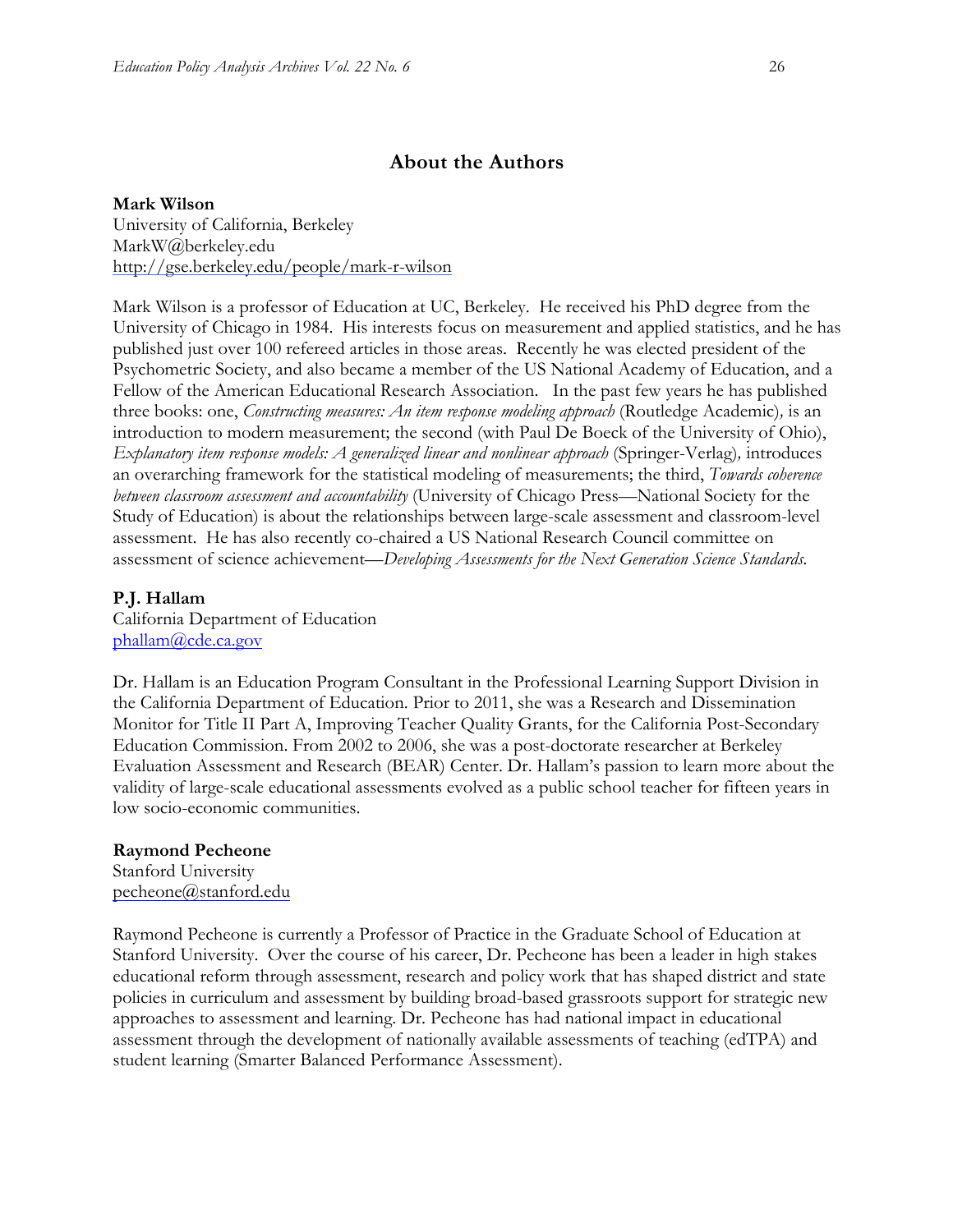# **Pamela A. Moss**

University of Michigan, Ann Arbor pamoss@umich.edu

Pamela Moss is a Professor of Education at the University of Michigan. Her work lies at the intersections of educational assessment, philosophy of social science, and interpretive or qualitative research methods. Two edited books illustrate these intersections: *Evidence and Decision Making* (2007) illuminates the crucial roles that teachers, administrators, and other education professionals play in constructing and using evidence to make decisions that support learning. *Assessment, Equity, and Opportunity to Learn* (2008) explores the synergies and disjunctions between psychometric and sociocultural orientations to opportunity to learn and assessment. Her current research agenda focuses on validity theory in educational assessment, assessment as a social practice, and the assessment of teaching. She is a Fellow of the American Educational Research Association. She was a member of the AERA, APA, NCME committee revising the 1999 *Standards for Educational and Psychological Testing*, of the National Research Council's Committee on Assessment and Teacher Quality, and chair of AERA's Task Force on developing Standards for Reporting on Empirical Social Science Research.

# education policy analysis archives

Volume 22 Number 6 February 10th, 2014 ISSN 1068-2341

# (cc)

SOME RIGHTS RESERVED Readers are free to copy, display, and distribute this article, as long as the work is attributed to the author(s) and **Education Policy Analysis Archives,** it is distributed for noncommercial purposes only, and no alteration or transformation is made in the work. More details of this Creative Commons license are available at

http://creativecommons.org/licenses/by-nc-sa/3.0/. All other uses must be approved by the author(s) or **EPAA**. **EPAA** is published by the Mary Lou Fulton Institute and Graduate School of Education at Arizona State University Articles are indexed in CIRC (Clasificación Integrada de Revistas Científicas, Spain), DIALNET (Spain), Directory of Open Access Journals, EBSCO Education Research Complete, ERIC, Education Full Text (H.W. Wilson), QUALIS A2 (Brazil), SCImago Journal Rank; SCOPUS, SOCOLAR (China).

Please contribute commentaries at http://epaa.info/wordpress/ and send errata notes to Gustavo E. Fischman fischman@asu.edu

**Join EPAA's Facebook community** at https://www.facebook.com/EPAAAAPE and **Twitter feed** @epaa\_aape.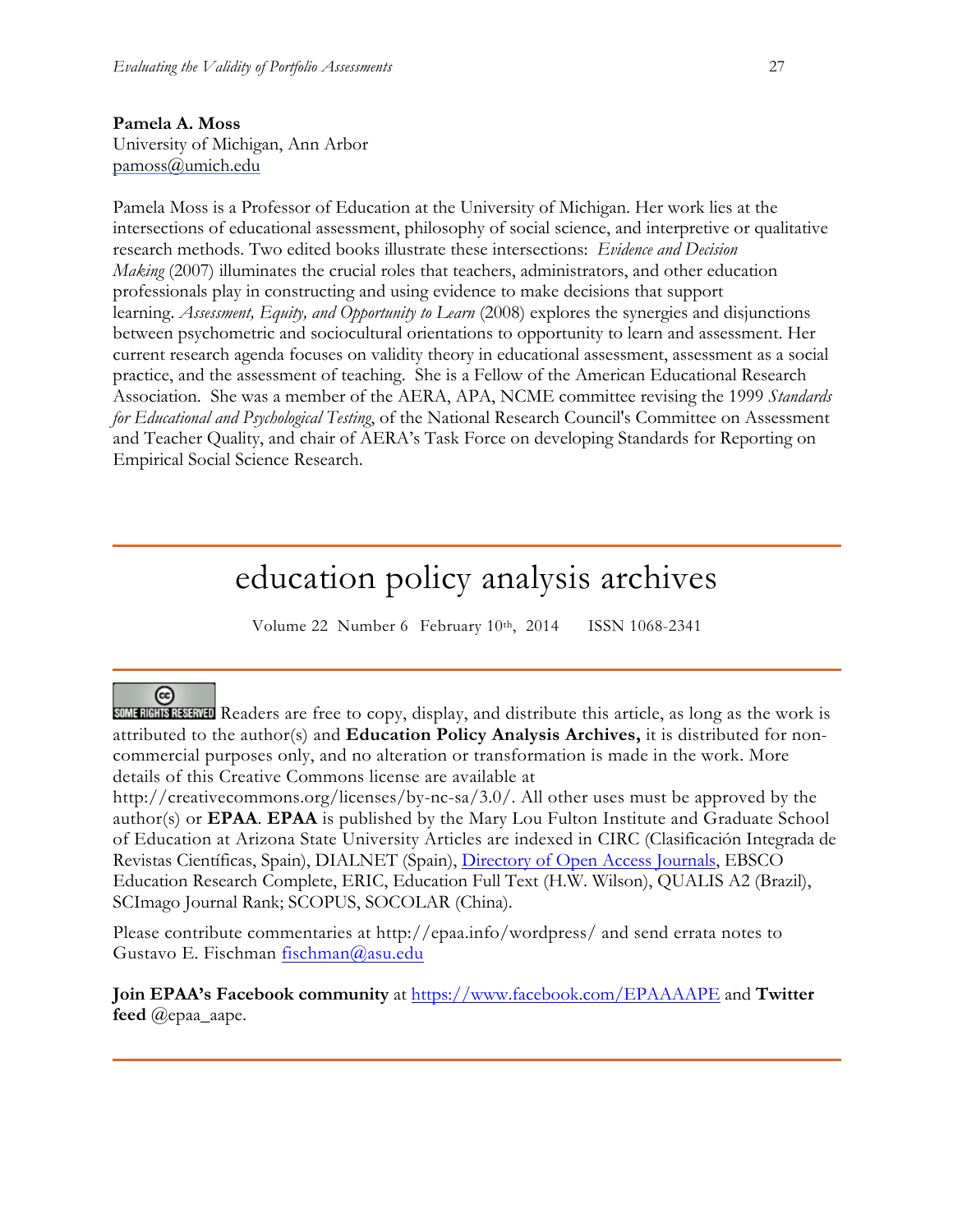# education policy analysis archives editorial board

Editor **Gustavo E. Fischman** (Arizona State University)

Associate Editors: **Audrey Amrein-Beardsley** (Arizona State University) **Rick Mintrop,** (University of California, Berkeley) **Jeanne M. Powers** (Arizona State University)

**Gary Anderson** New York University **Sarah Lubienski** University of Illinois, Urbana-**David C. Berliner** Arizona State University **William Mathis** University of Colorado, Boulder **Wendy C. Chi** University of Colorado, Boulder **Julianne Moss** University of Melbourne **Casey Cobb** University of Connecticut **Sharon Nichols** University of Texas, San Antonio **Arnold Danzig** Arizona State University **Noga O'Connor** University of Iowa **Antonia Darder** University of Illinois, Urbana-Champaign **Linda Darling-Hammond** Stanford University **Laurence Parker** University of Illinois, Urbana-**Chad d'Entremont** Strategies for Children **Susan L. Robertson** Bristol University **John Diamond** Harvard University **John Rogers** University of California, Los Angeles **Tara Donahue** Learning Point Associates **A. G. Rud** Purdue University **Christopher Joseph Frey** Bowling Green State University **Melissa Lynn Freeman** Adams State College **Kimberly Scott** Arizona State University **Amy Garrett Dikkers** University of Minnesota **Dorothy Shipps** Baruch College/CUNY **Gene V Glass** Arizona State University **Maria Teresa Tatto** Michigan State University **Ronald Glass** University of California, Santa Cruz **Larisa Warhol** University of Connecticut **Harvey Goldstein** Bristol University **Cally Waite** Social Science Research Council **Jacob P. K. Gross** Indiana University **John Weathers** University of Colorado, Colorado **Eric M. Haas** WestEd **Kevin Welner** University of Colorado, Boulder **Kimberly Joy Howard\*** University of Southern California **Aimee Howley** Ohio University **Terrence G. Wiley** Arizona State University

**Jaekyung Lee** SUNY Buffalo

**Jessica Allen** University of Colorado, Boulder **Christopher Lubienski** University of Illinois, Urbana-Champaign Champaign **Michael W. Apple** University of Wisconsin, Madison **Samuel R. Lucas** University of California, Berkeley **Angela Arzubiaga** Arizona State University **Maria Martinez-Coslo** University of Texas, Arlington **Robert Bickel** Marshall University **Tristan McCowan** Institute of Education, London **Henry Braun** Boston College **Heinrich Mintrop** University of California, Berkeley **Eric Camburn** University of Wisconsin, Madison **Michele S. Moses** University of Colorado, Boulder **João Paraskveva** University of Massachusetts, Dartmouth Champaign **Sherman Dorn** University of South Florida **Felicia C. Sanders** The Pennsylvania State University **Janelle Scott** University of California, Berkeley Springs

**Ed Wiley** University of Colorado, Boulder

**Craig Howley** Ohio University **John Willinsky** Stanford University **Steve Klees** University of Maryland **Kyo Yamashiro** University of California, Los Angeles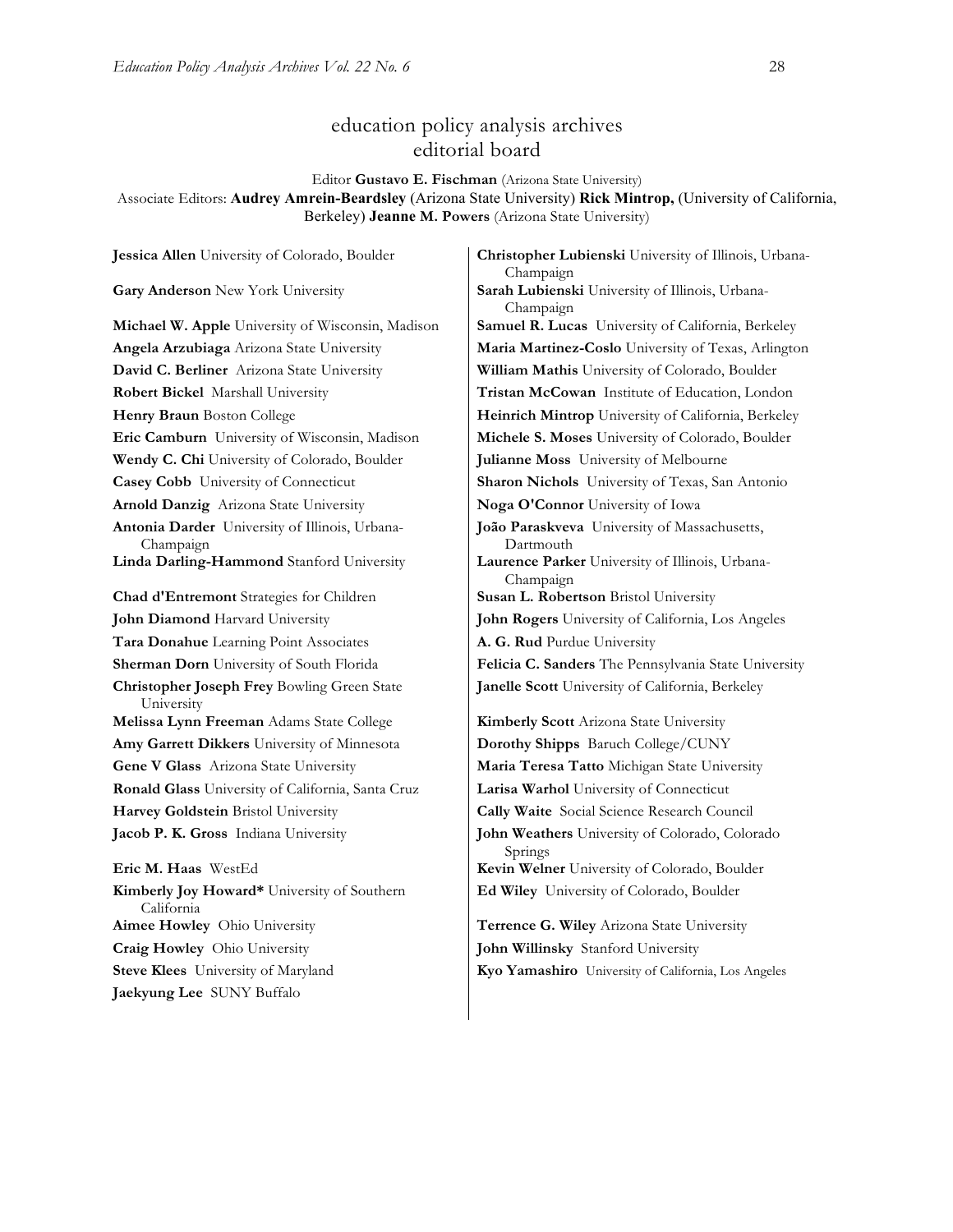California Los Angeles, USA

# archivos analíticos de políticas educativas consejo editorial

Editor: **Gustavo E. Fischman** (Arizona State University)

Editores. Asociados **Jason Beech** (Universidad de San Andrés) **Alejandro Canales** (UNAM) y **Jesús Romero Morante** (Universidad de Cantabria)

**Armando Alcántara Santuario** Instituto de Investigaciones sobre la Universidad y la Educación, UNAM México **Fanni Muñoz** Pontificia Universidad Católica de Perú **Claudio Almonacid** Universidad Metropolitana de Ciencias de la Educación, Chile **Imanol Ordorika** Instituto de Investigaciones Economicas – UNAM, México **Pilar Arnaiz Sánchez** Universidad de Murcia, España **Maria Cristina Parra Sandoval** Universidad de Zulia, Venezuela **Xavier Besalú Costa** Universitat de Girona, España **Miguel A. Pereyra** Universidad de Granada, España **Jose Joaquin Brunner** Universidad Diego Portales, Chile **Monica Pini** Universidad Nacional de San Martín, Argentina **Damián Canales Sánchez** Instituto Nacional para la Evaluación de la Educación, México **Paula Razquin** Universidad de San Andrés **María Caridad García** Universidad Católica del Norte, Chile **Ignacio Rivas Flores** Universidad de Málaga, España **Raimundo Cuesta Fernández** IES Fray Luis de León, España **Daniel Schugurensky** Arizona State University **Marco Antonio Delgado Fuentes** Universidad Iberoamericana, México **Orlando Pulido Chaves** Universidad Pedagógica Nacional, Colombia **Inés Dussel** DIE, Mexico **José Gregorio Rodríguez** Universidad Nacional de Colombia **Rafael Feito Alonso** Universidad Complutense de Madrid. España **Miriam Rodríguez Vargas** Universidad Autónoma de Tamaulipas, México **Pedro Flores Crespo** Universidad Iberoamericana, México **Mario Rueda Beltrán** Instituto de Investigaciones sobre la Universidad y la Educación, UNAM México **Verónica García Martínez** Universidad Juárez Autónoma de Tabasco, México **José Luis San Fabián Maroto** Universidad de Oviedo, España **Francisco F. García Pérez** Universidad de Sevilla, España **Yengny Marisol Silva Laya** Universidad Iberoamericana, México **Edna Luna Serrano** Universidad Autónoma de Baja California, México **Aida Terrón Bañuelos** Universidad de Oviedo, España **Alma Maldonado** Departamento de Investigaciones Educativas, Centro de Investigación y de Estudios Avanzados, México **Jurjo Torres Santomé** Universidad de la Coruña, España **Alejandro Márquez Jiménez** Instituto de Investigaciones sobre la Universidad y la Educación, UNAM México **Antoni Verger Planells** University of Amsterdam, Holanda **José Felipe Martínez Fernández** University of **Mario Yapu** Universidad Para la Investigación

Estratégica, Bolivia